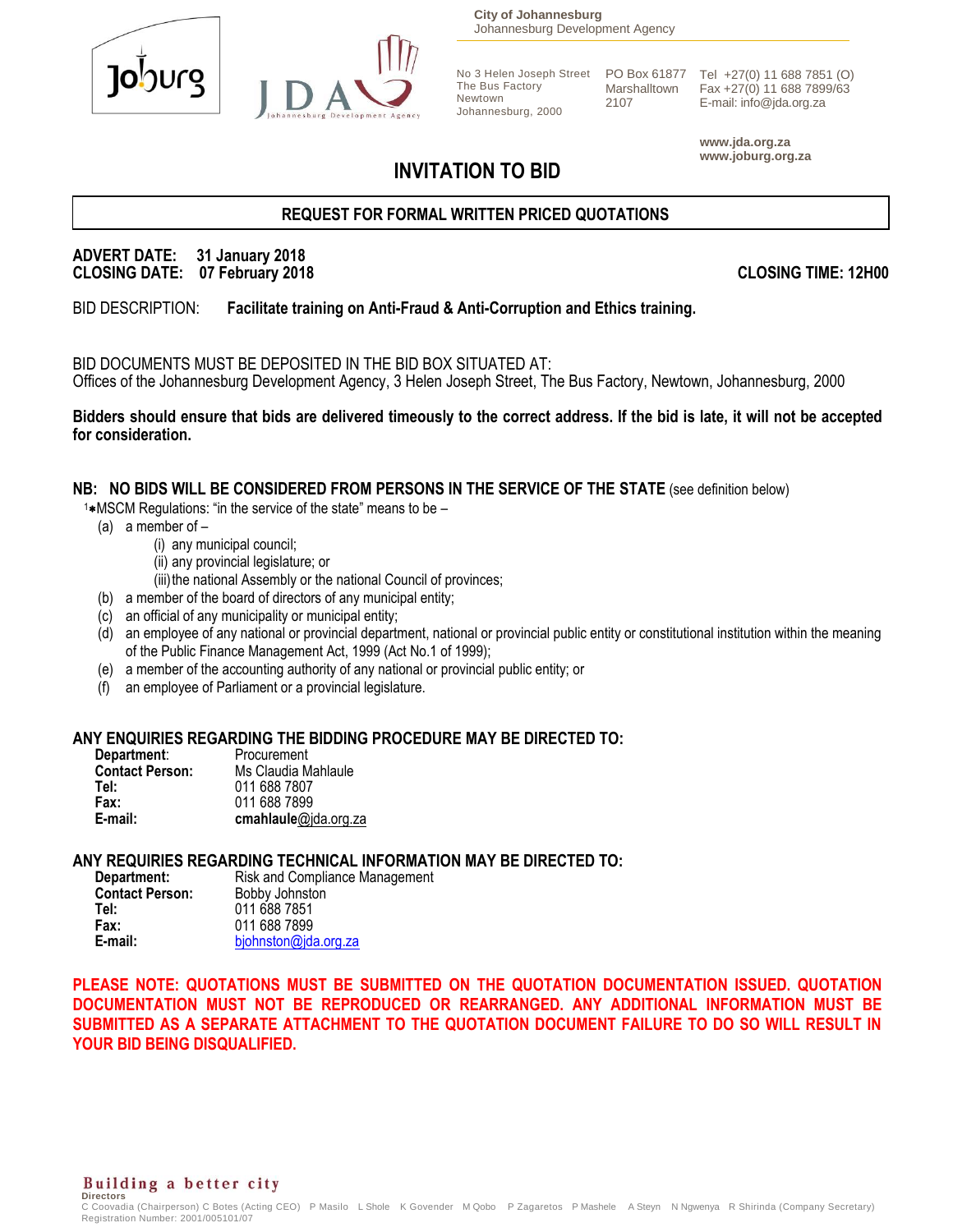# **OFFER**

# THE FOLLOWING PARTICULARS MUST BE FURNISHED **(FAILURE TO DO SO WILL RESULT IN YOUR BID BEING DISQUALIFIED)**

| <b>STREET ADDRESS</b>                   |  |  |  |
|-----------------------------------------|--|--|--|
| <b>TELEPHONE NUMBER</b>                 |  |  |  |
| <b>CELLPHONE NUMBER</b>                 |  |  |  |
| <b>FACSIMILE NUMBER</b>                 |  |  |  |
|                                         |  |  |  |
|                                         |  |  |  |
|                                         |  |  |  |
|                                         |  |  |  |
|                                         |  |  |  |
| <b>TOTAL BID PRICE</b>                  |  |  |  |
| <b>TOTAL BID PRICE in words</b>         |  |  |  |
|                                         |  |  |  |
|                                         |  |  |  |
|                                         |  |  |  |
|                                         |  |  |  |
| <b>SIGNATURE OF BIDDER</b>              |  |  |  |
| CAPACITY UNDER WHICH THIS BID IS SIGNED |  |  |  |
| <b>DATE</b>                             |  |  |  |

**THE ABOVE PARTICULARS MUST BE FURNISHED. FAILURE TO DO SO WILL RESULT IN THE BID BEING DISQUALIFIED**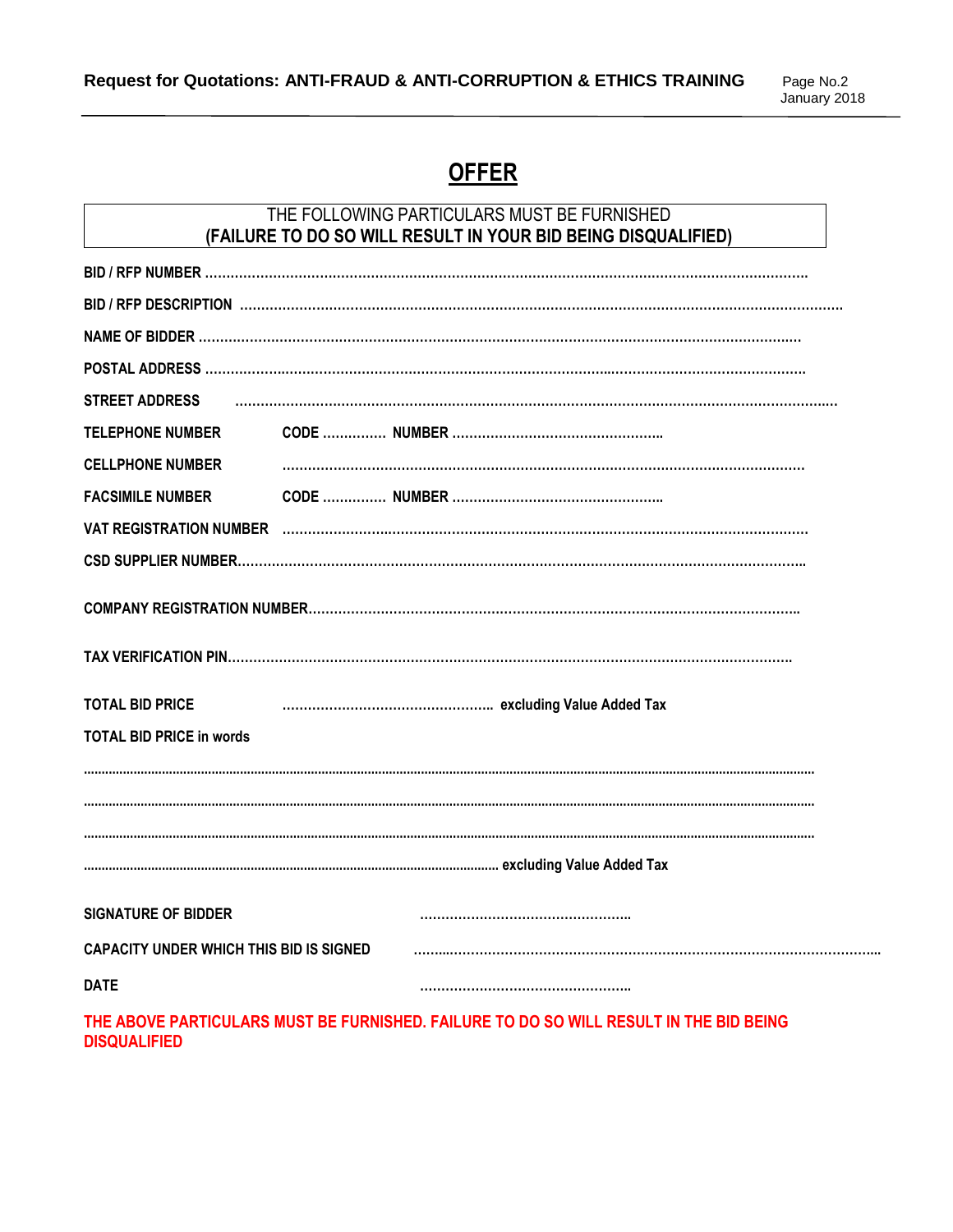#### **The following conditions will apply:**

- A copy of a valid Tax Compliant Status Letter from SARS must be submitted. No award will be made to a service provider whose tax matters are not in order with the SARS.
- No award will be made to a service provider who is not registered on the National Treasury Central Supplier Database.
- An original and valid BBBEE status level verification certificate or a certified copy thereof must be submitted.
- **An EME must submit a sworn affidavit confirming the following :** 
	- **Annual turnover revenue of R10 million or less; and**
	- **Level of black ownership**

**Any misrepresentations in terms of the above constitutes a criminal offence as set out in the B-BBEE Act as amended**

- A copy of the bidder's latest municipal account in the name of the bidder or alternatively in the names of the directors / partners of the bidding entity must be submitted.
- Price(s) quoted must be valid for at least thirty (30) days from date of your offer.
- Price(s) quoted must be firm and must be exclusive of VAT.
- If the price quoted is above R 30 000 (inclusive of VAT), the quotation will be evaluated in terms of the 80/20 preference point system as prescribed in the Preferential Procurement Framework Act (No. 5 of 2000).

#### **Failure to comply with these conditions may invalidate your offer.**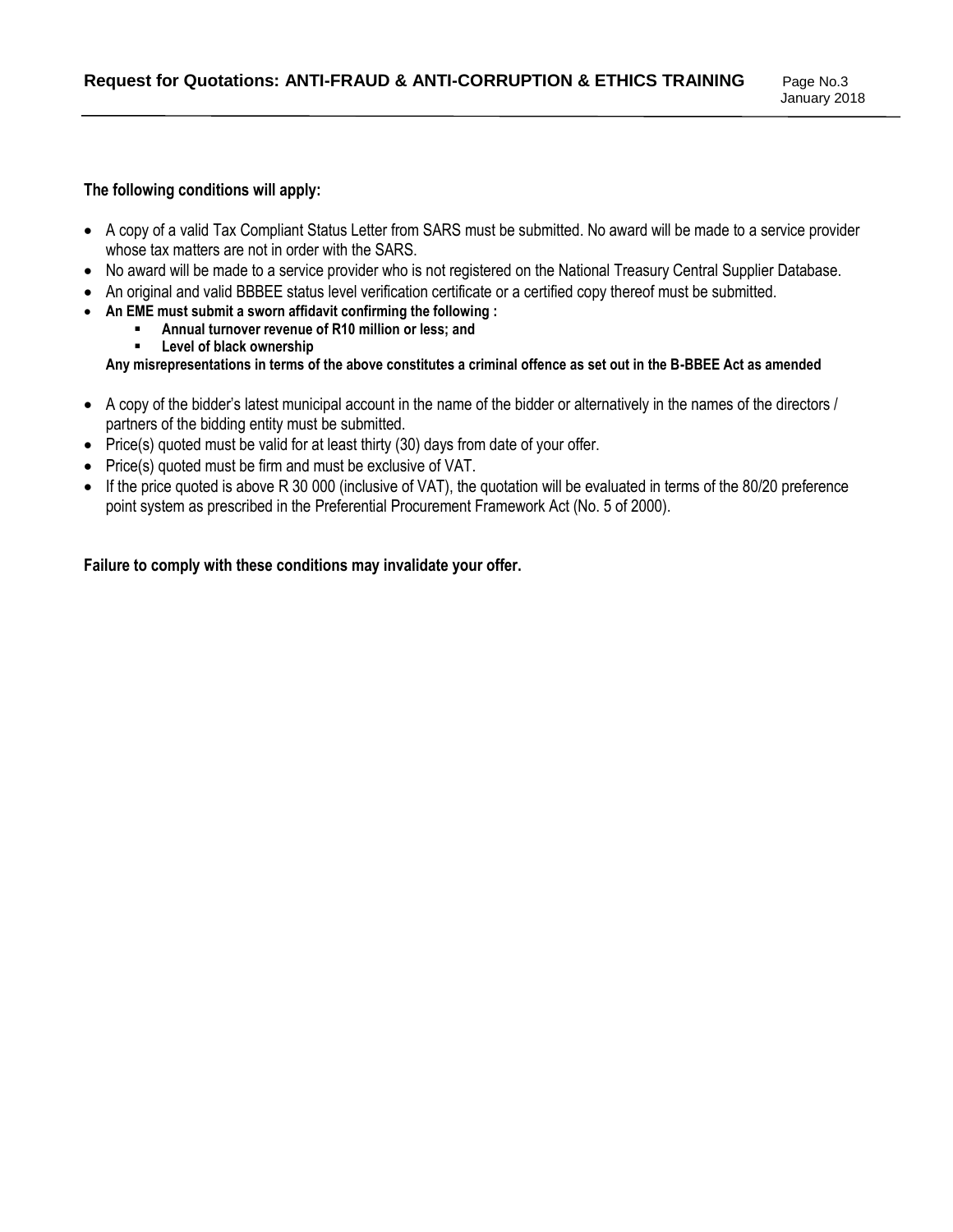#### **To all our stakeholders**

#### **RE: The channels of reporting fraudulent and Corrupt Activities**

The City of Johannesburg has a **zero-tolerance approach to Fraud, Theft, Corruption, Maladministration, and Collusion** by suppliers with employees. To reinforce this commitment, more channels have been added to report any Fraudulent and Corrupt activities.

Instances of corporate fraud and misconduct remain a constant threat to service delivery. The City of Johannesburg took a resolution to adopt strategic interventions aimed at combatting fraud and corruption. The City took a decision to centralize the reporting of fraudulent and corrupt activities through the establishment of an independent fraud hotline which is managed by independent service providers.

All people doing business with the Johannesburg Development Agency are encouraged to report any corrupt or illegal practice.

Employees are encouraged to report fraud, waste or other concerns suggestive of dishonest or illegal activities.

#### **Anyone can report fraudulent and corrupt activities through one of the following channels:**

- Toll free number………………………………..0800 002 587
- Toll free Fax ………………………………………0800 007 788
- SMS (charged @ R1.50)…………………..32840
- Email Address:…………………………………..anticorruption@tip-offs.com
- Web site:……………………………………………www.tip-off.com
- Free post:…………………………………………Free post, KNZ 138, Umhlanga, 4320



Let's join hands to take up the Fight against Fraud and Corruption in our society.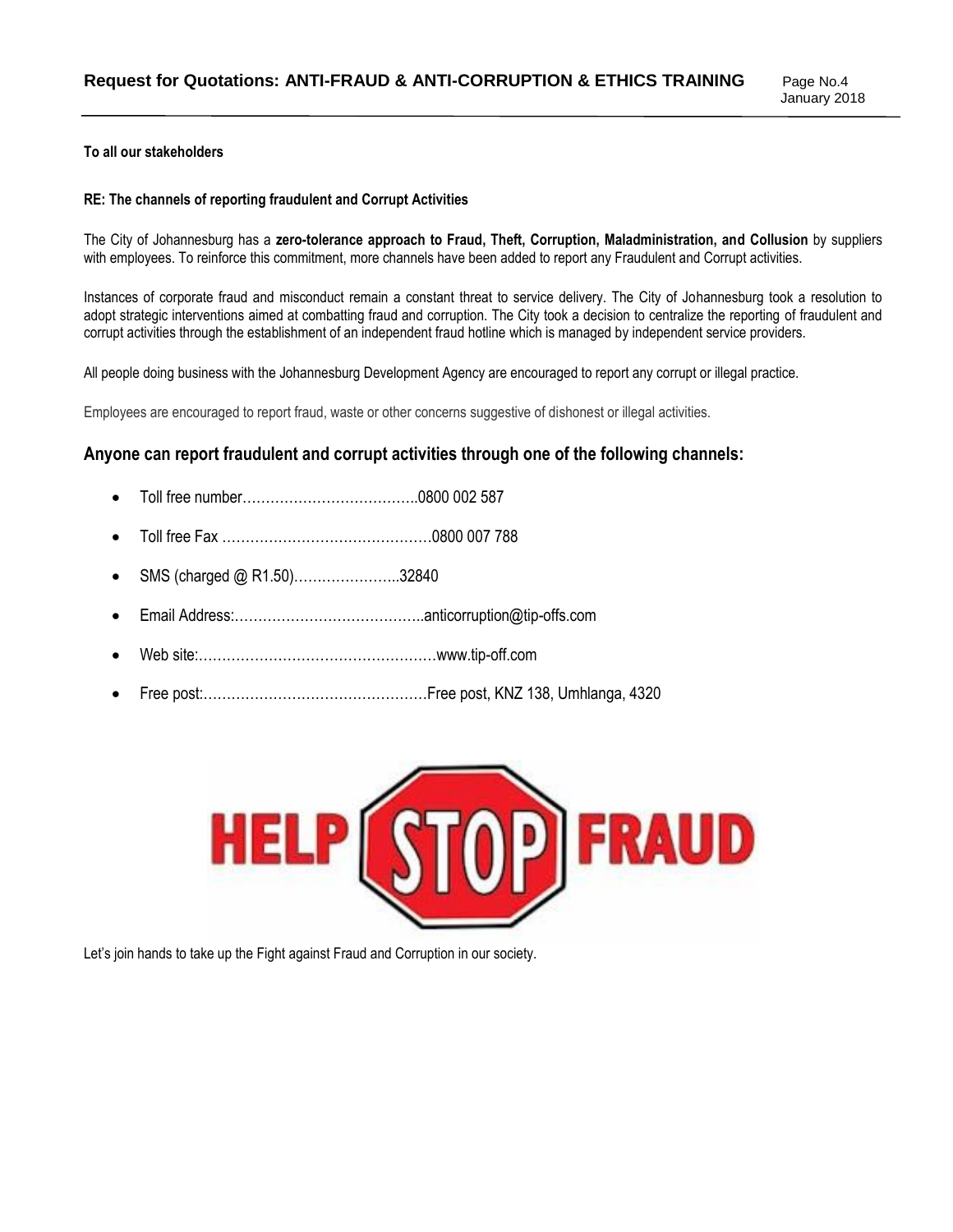# **Request for formal written price quotation from consultants and/or specialists to facilitate. Anti-Fraud & Anti-Corruption and Ethics Training. Training must be practical and tailored to suit the JDA business environment.**

## **1. LOCATION**

The training will be facilitated at a conference centre around Johannesburg and confirmation of specific venue will be communicated as soon as venue has been secured. The date of the training will also be communicate with the details of the venue

#### **2. SCOPE OF WORK**

The training will be attended by an estimated **109** Johannesburg Development Agency officials. The exact number will be confirmed as soon as confirmation from each official is secured. The training course content should cover at minimum the following:

- 2.1 Definition of Fraud, Corruption and Ethics<br>2.2 Importance of Ethics and Ethics managen
- Importance of Ethics and Ethics management
- 2.3 Why is it necessary to fight Fraud and Corruption
- 2.4 Industry specific Fraud and Corruption risks and Prevention Strategies
- 2.5 Whistle blowing and Reporting mechanisms
- 2.6 How to be an Ethical person and employee
- 2.7 Examples that are practical and industry specific relating to Fraud, Corruption and Ethics<br>2.8 Training to be aligned to the JDA Code of Ethics. Fraud Risk Management Policies and F
- 2.8 Training to be aligned to the JDA Code of Ethics, Fraud Risk Management Policies and Frameworks

#### **3. DURATION**

The training should be facilitated in 3 different days and the date of the training will be communicated as soon as venue and number of officials' that will be attending is confirmed.

#### **4. THE DELIVERABLES**

- 4.1 Training packs & materials for each employee
- 4.2 Certificate of each employee in attendance
- 4.3 Attendance Register

#### **5. NOTES FOR PRICING**

The bidder is to quote a comprehensive price based on the Scope of work to be done as highlighted in **Section 2** of this document

|     | A: SERVICE PROVIDER COST SCHEDULE                                                                 |                                  | <b>Cost</b><br>(ex VAT) |
|-----|---------------------------------------------------------------------------------------------------|----------------------------------|-------------------------|
| No. | <b>Item</b>                                                                                       | <b>Deliverable / Activities</b>  |                         |
|     | Training packs &<br>materials for each<br>employee(<br>Development of study<br>material included) | As per project scope (section 2) |                         |
| 2   | Certificate of each                                                                               |                                  |                         |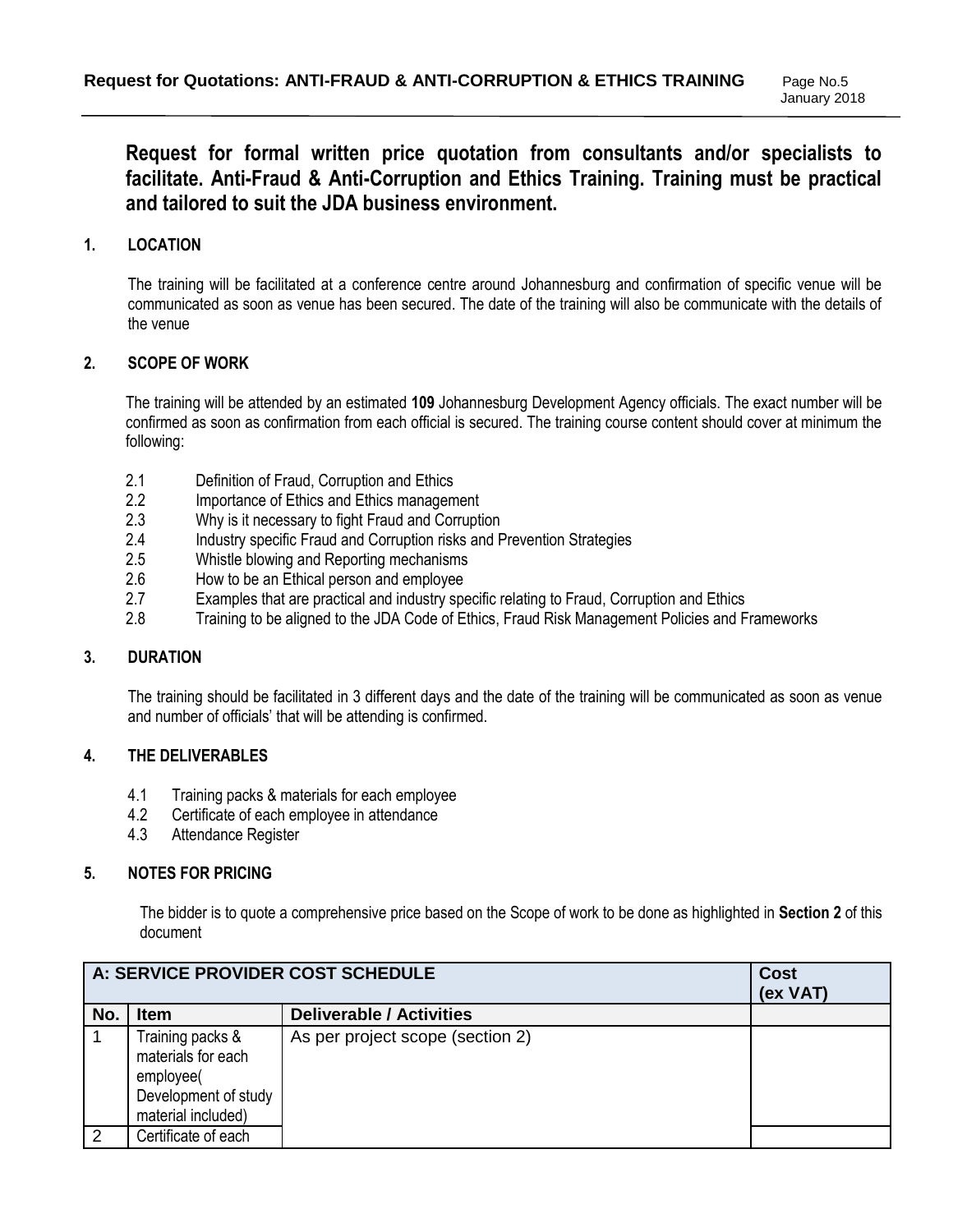|     |                                              | A: SERVICE PROVIDER COST SCHEDULE | <b>Cost</b><br>(ex VAT)   |
|-----|----------------------------------------------|-----------------------------------|---------------------------|
| No. | <b>Item</b>                                  | <b>Deliverable / Activities</b>   |                           |
|     | employee in<br>attendance                    |                                   |                           |
| 3   | To Conduct Training<br>over 3 different days |                                   |                           |
|     |                                              | A) SUB-TOTAL                      |                           |
|     |                                              |                                   | <b>Budget</b><br>(ex VAT) |

# **TOTAL FEE TO BE TRANSFERRED TO THE OFFER PAGE**

## **6. PRESENTATION OF QUOTATIONS**

Submissions are to consist of a short **(not to exceed 15 pages)** and comprehensible report that must provide the JDA with sufficient information to make a sound and fair evaluation of the quotation as well as the experience and capability of the applicant to undertake and manage the project successfully. The report should **use the same item numbers as below** for the required sections of the report.

The following information must be clearly spelt out:

- 1.**BRIEF** company background, lists of **SIMILAR (not all)** projects (including client name, contact person, telephone number, value of the project, and the consulting fee value, nature of the project, required deliverables).
- 2.A copy of a valid Tax Compliant Status Letter from SARS.
- 3.A copy of the tenderer's latest municipal rates account in the name of the tenderer or alternatively in the names of the Directors / Partners of the tendering entity. Copies of lease agreements **will be accepted.**
- 4.An original and valid BBBEE status levels verification certificate or a certified copy thereof, substantiating the bidding entities BBBEE rating. Only certificates issued by verification agencies accredited by the South African Accreditation System (SANAS), or by registered auditors approved by the Independent Regulatory Board of Auditors (IRBA) will be accepted. An EME must submit a sworn affidavit confirming the following:
	- Annual Turnover Revenue of R10 million or less; and
	- Level of Black ownership
	- Any misrepresentation in terms of bullet point above constitutes a criminal offence as set out in the B-BBEE Act as amended.
- 5.A **CERTIFIED COPY** of the organisation's Professional Indemnity Insurance indicating the value per claim, excess, and expiry date. If applicable.
- 6.An original letter from the tenderer's bank confirming account information.
- 7.A statement from an independent auditor / accountant regarding the tenderer's financial standing to undertake this project.
- 8.Bidders are required to submit detailed quotations based on the required deliverables defined in rand terms. Applicants are to illustrate the fee proposal linked to deliverables. All disbursements, etc. are to be **included** in the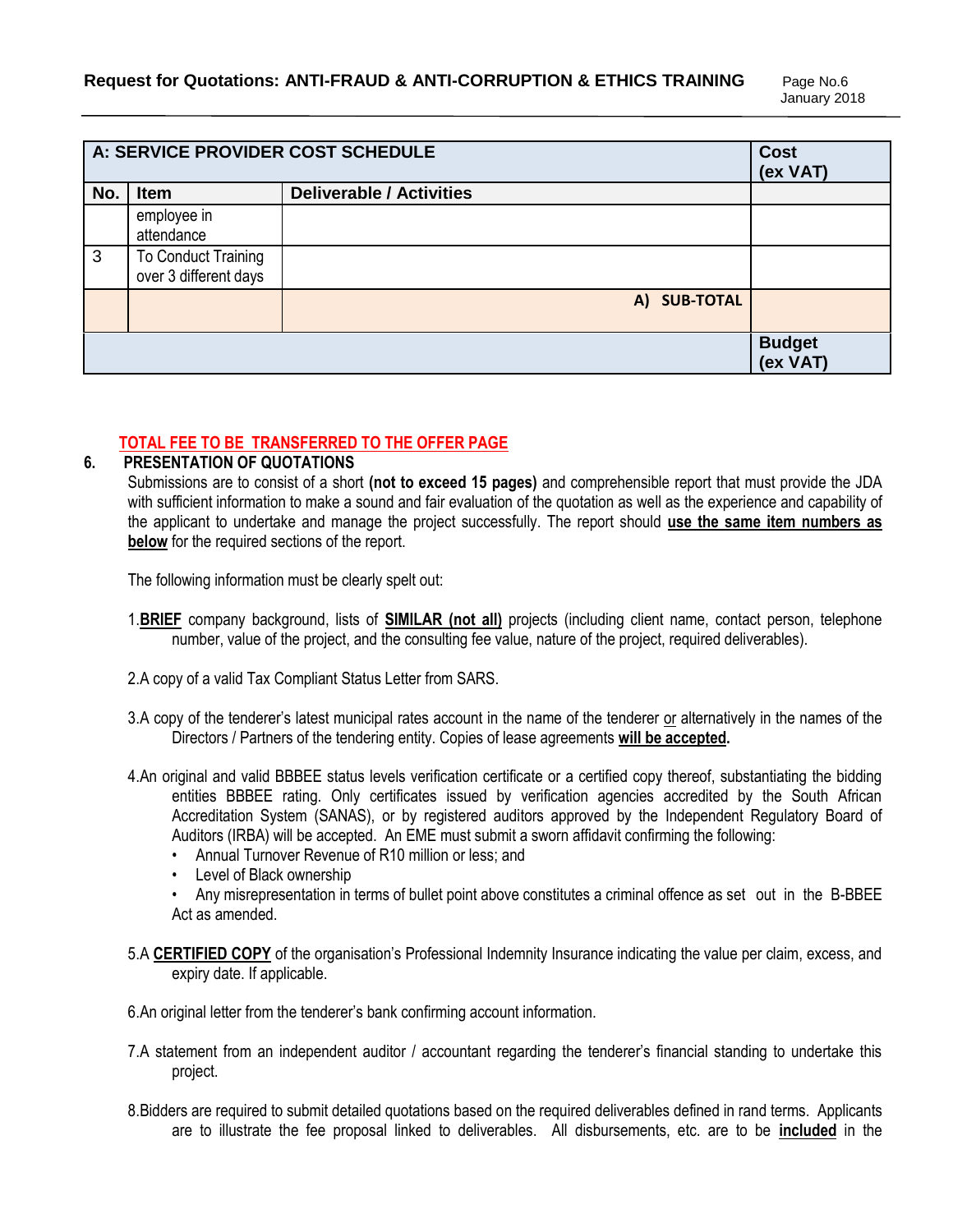quotations. Applicants must ensure that the **TOTAL FEE IS CORRECTLY CALCULATED AND TRANSFERRED TO THE OFFER PAGE.**

9.The attached forms A to E annexed, must be scrutinized, completed and submitted together with your quotation.

#### **Failure to comply with the requirements above will result in tenderers been negatively scored for responsiveness or disqualified for non-compliance. Note for consortium and joint ventures**

- The items above are to be addressed and completed by **EACH** member of the consortium or joint venture.
- An agreement between all parties of the consortium or joint venture is to accompany the tender submission
- A lead consultant is to be appointed and noted in the submission

#### **Failure to comply with these conditions may invalidate your offer.**

#### **7. ASSESSMENT CRITERIA**

Submissions will be evaluated on the criteria to follow:

- Technical
- BBBEE status
- Price / BBBEE

#### **7. Technical**

The technical assessment is based on the criteria set-out below.

#### **7.1 Technical**

The technical assessment is based on the criteria set-out below

 Tenderers will have to submit compliant documents and score a minimum number of points in the technical evaluation in order to be considered further in the evaluation process.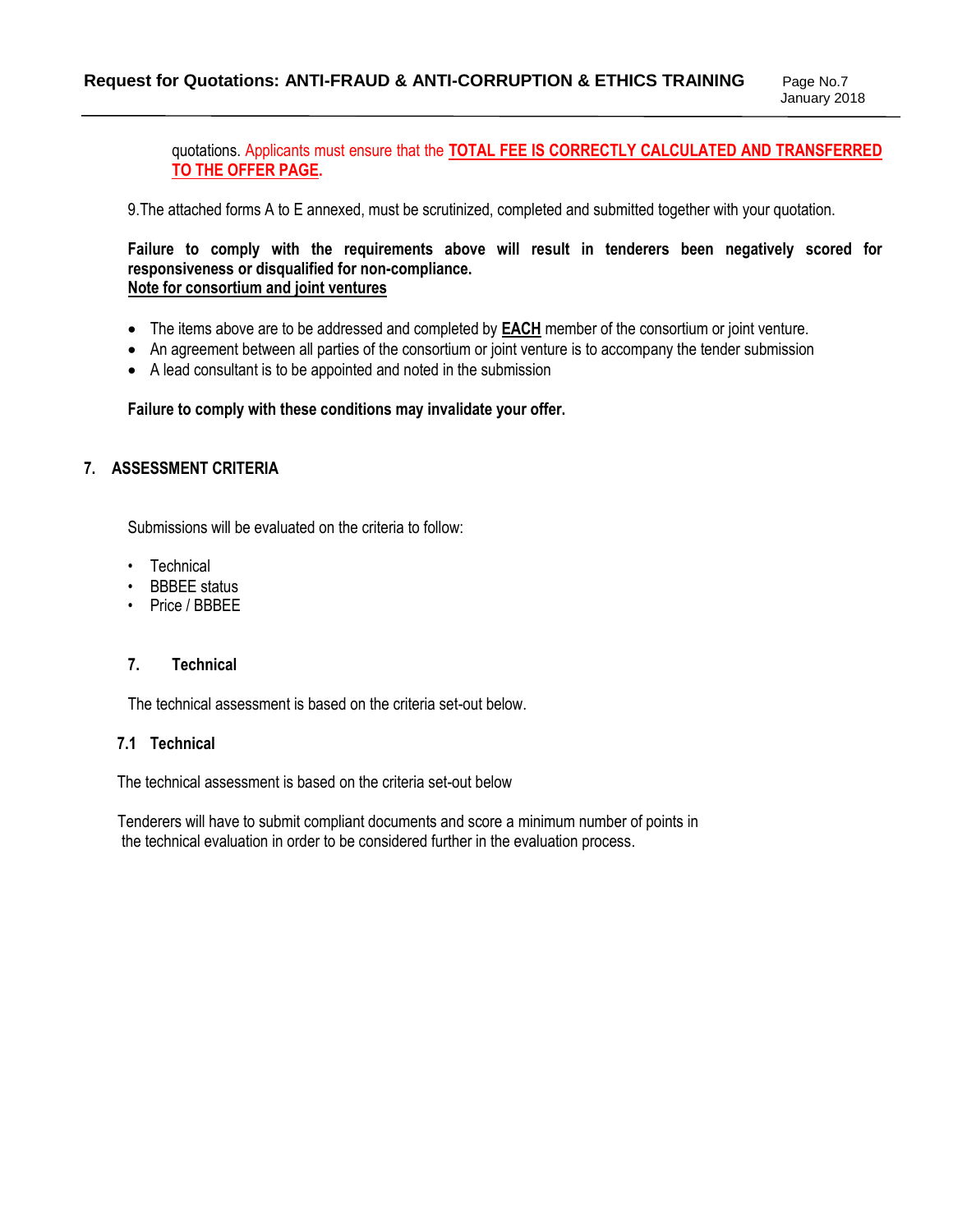#### **Total points 355 Minimum points required 213 which is 60%**

| <b>Variables</b>                                                                                                             | <b>Total</b><br><b>Points</b> | <b>Criteria</b>                                                                                                                                                                                                                                                             | <b>Description of criteria</b>                                                                                                 | <b>Points</b>                     |
|------------------------------------------------------------------------------------------------------------------------------|-------------------------------|-----------------------------------------------------------------------------------------------------------------------------------------------------------------------------------------------------------------------------------------------------------------------------|--------------------------------------------------------------------------------------------------------------------------------|-----------------------------------|
| C <sub>1</sub><br><b>Key</b><br>Returnable<br>document<br>s                                                                  | 50                            | Detailed CVs<br>Project<br>Proposed<br>Organogram<br>from<br><b>Statement</b><br>independent<br>auditors<br>or<br>accountant<br>for<br>ID<br>copies<br>directors/partner/sh<br>areholders<br>of<br>Completion<br>tender<br>document<br>fully and<br>all<br>its<br>Annexures | Points will only be allocated for<br>key returnable documents                                                                  | 10<br>10<br>10<br>10<br>10        |
| <b>Variables</b>                                                                                                             | <b>Total</b>                  | <b>Criteria</b>                                                                                                                                                                                                                                                             | <b>Description of criteria</b>                                                                                                 | <b>Points</b>                     |
| C <sub>2</sub><br>Company<br><b>Experience</b><br>and Track<br>record<br>on<br>projects of<br>similar<br>&<br>scope<br>scale | <b>Points</b><br>100          | $7 + years$<br>Company<br>Experience<br>6 years Company<br>Experience<br>5 years Company<br>Experience<br>3-4 years<br>Company<br>Experience<br>1-2 years<br>Company<br>Experience<br>Less than 1 year<br>Company<br>Experience                                             | Points will only be allocated for<br>fraud, compliance and<br>governance related projects<br>completed in the past five years. | 100<br>90<br>80<br>70<br>60<br>50 |
| <b>Variables</b>                                                                                                             | <b>Total</b><br><b>Points</b> | <b>Criteria</b>                                                                                                                                                                                                                                                             | <b>Description of criteria</b>                                                                                                 | <b>Points</b>                     |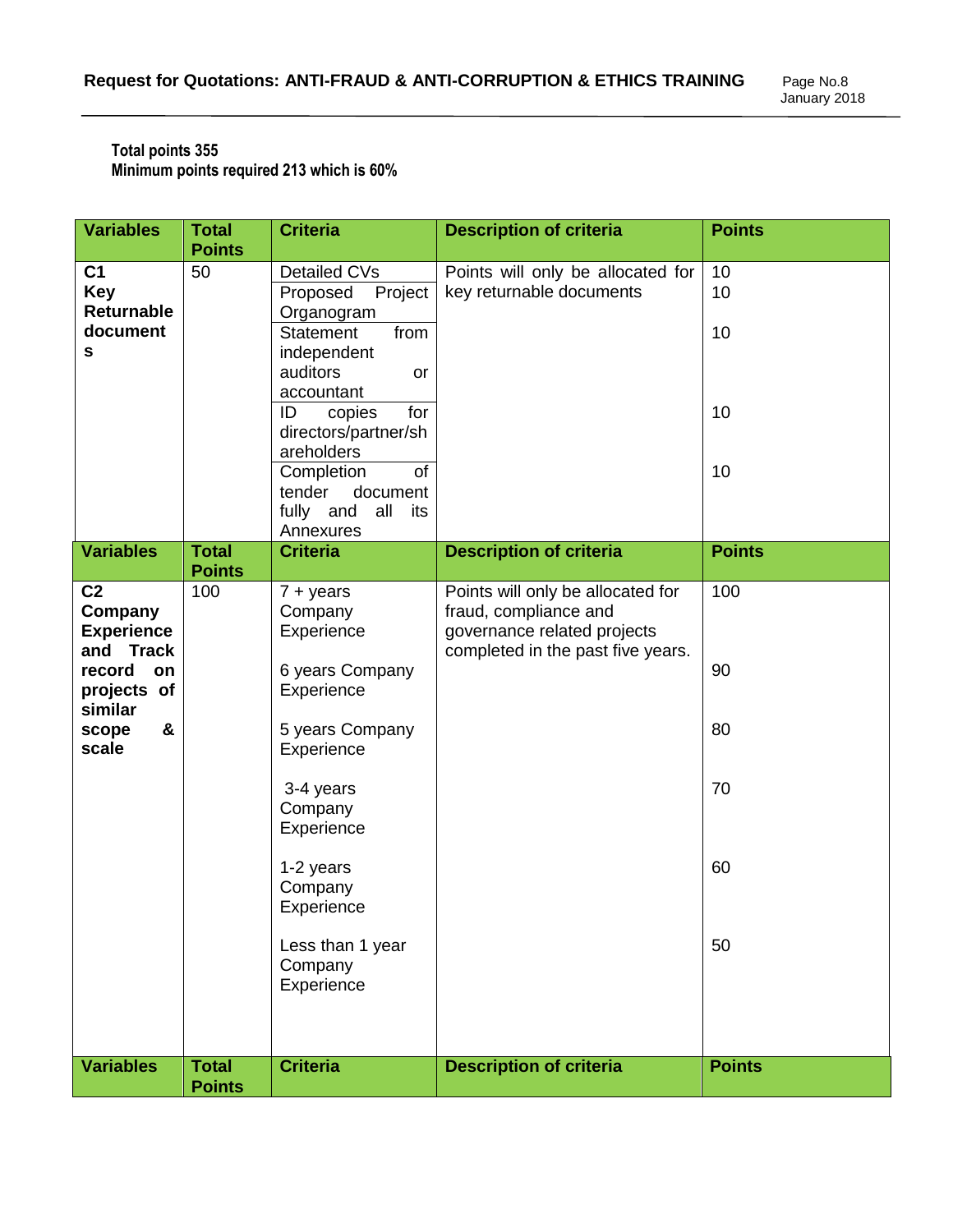| C <sub>3</sub>    | 90                            | Five and above           | Points will only be allocated for                                   | 90            |
|-------------------|-------------------------------|--------------------------|---------------------------------------------------------------------|---------------|
| <b>Contactabl</b> |                               | Projects                 | reference from previous clients                                     |               |
| e reference       |                               | satisfactory             | of the listed similar projects                                      |               |
| client<br>(in     |                               | reference                | under company experience C2                                         |               |
| letter head)      |                               |                          |                                                                     |               |
|                   |                               | Three to four            |                                                                     | 70            |
|                   |                               | Projects                 |                                                                     |               |
|                   |                               | satisfactory             |                                                                     |               |
|                   |                               | reference                |                                                                     |               |
|                   |                               | One to two               |                                                                     | 50            |
|                   |                               | Projects                 |                                                                     |               |
|                   |                               | satisfactory             |                                                                     |               |
|                   |                               | reference                |                                                                     |               |
| <b>Variables</b>  | <b>Total</b><br><b>Points</b> | <b>Criteria</b>          | <b>Description of criteria</b>                                      | <b>Points</b> |
| C <sub>4</sub>    | 50                            | Qualification of         |                                                                     |               |
| Qualification     |                               | <b>Senior Consultant</b> | Points will only be allocated for<br>qualifications as listed in C4 |               |
| of proposed       |                               | - Project Leader:        | under criteria                                                      |               |
| key               |                               |                          |                                                                     |               |
| personnel.        |                               | Fraud, Audit,            |                                                                     | 50            |
|                   |                               | Compliance or            |                                                                     |               |
| (Copies of        |                               | Governance               |                                                                     |               |
| qualificatio      |                               | <b>Related Post-</b>     |                                                                     |               |
| ns are            |                               | Graduate                 |                                                                     |               |
| required          |                               | Qualification            |                                                                     |               |
| for Senior        |                               |                          |                                                                     |               |
| <b>Consultant</b> |                               | Fraud, Audit             |                                                                     | 40            |
| – Project         |                               | Compliance or            |                                                                     |               |
| Leader)           |                               | Governance               |                                                                     |               |
|                   |                               | <b>Related Under-</b>    |                                                                     |               |
|                   |                               | Graduate                 |                                                                     |               |
|                   |                               | Qualification            |                                                                     |               |
|                   |                               |                          |                                                                     |               |
|                   |                               | Fraud, Audit             |                                                                     | 30            |
|                   |                               | Compliance or            |                                                                     |               |
|                   |                               | Governance               |                                                                     |               |
|                   |                               | <b>Related Diploma</b>   |                                                                     |               |
|                   |                               | Qualification            |                                                                     |               |
|                   |                               |                          |                                                                     |               |
|                   |                               | Fraud, Audit             |                                                                     | 25            |
|                   |                               | Compliance or            |                                                                     |               |
|                   |                               | Governance               |                                                                     |               |
|                   |                               | Related                  |                                                                     |               |
|                   |                               | Certificates             |                                                                     |               |
| C <sub>5</sub>    | 50                            | Experience of            | Points will only be allocated for                                   |               |
| <b>Experience</b> |                               | <b>Senior Consultant</b> | experience as listed in C5 under                                    |               |
| оf                |                               | - Project Leader         | criteria                                                            |               |
| proposed          |                               |                          |                                                                     |               |
| key               |                               | $10 + \text{years}$      |                                                                     | 50            |
| personnel         |                               | Relevant                 |                                                                     |               |
| (Copies of        |                               | Experience in            |                                                                     |               |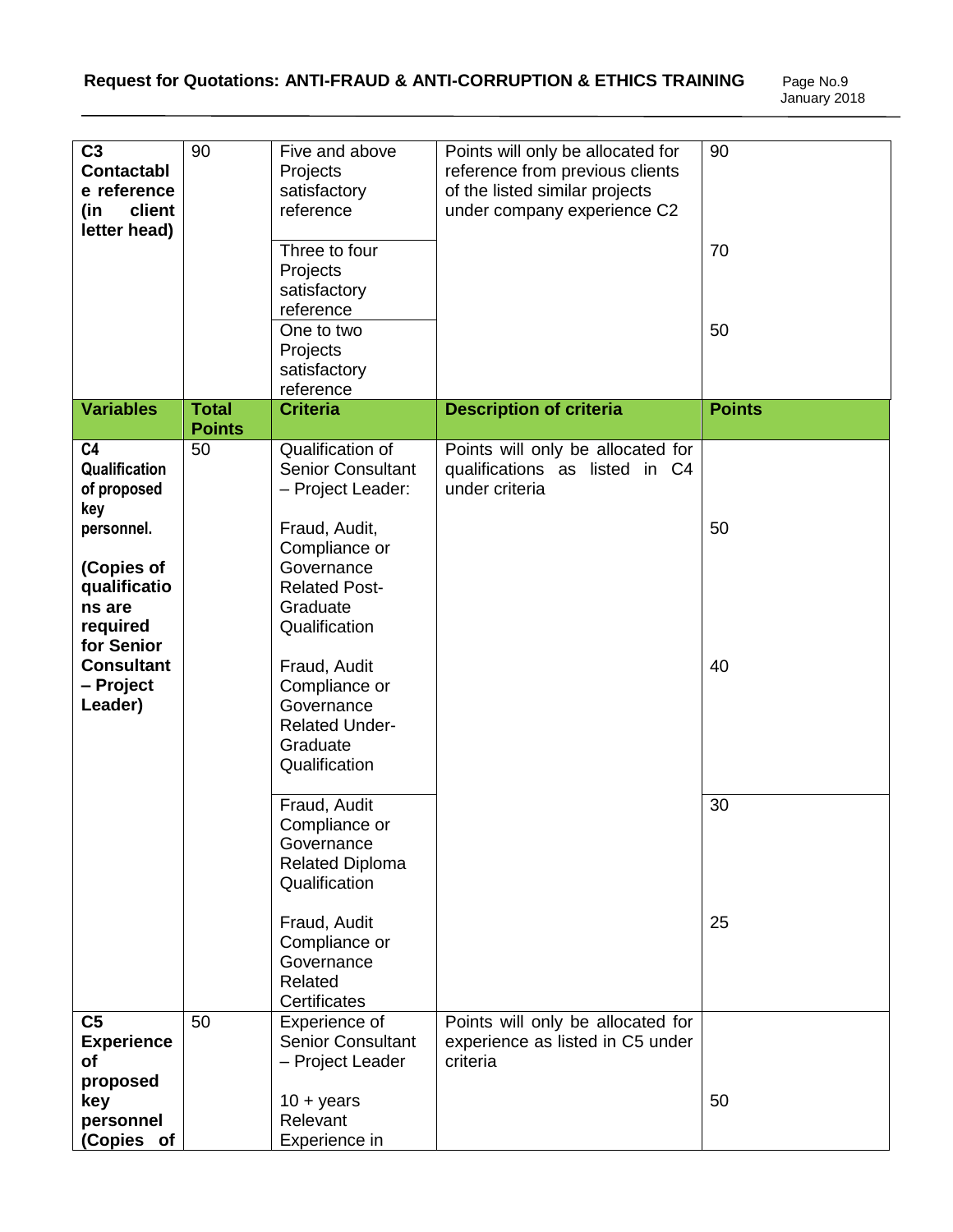| CV's<br>for<br>key                         |    | Fraud, Audit or<br>Governance                                                  |                                                                                         |    |
|--------------------------------------------|----|--------------------------------------------------------------------------------|-----------------------------------------------------------------------------------------|----|
| personnel)                                 |    | 5-9 years Relevant<br>Experience in<br>Fraud, Audit or<br>Governance           |                                                                                         | 40 |
|                                            |    | 3-4 years Relevant<br>Experience in<br>Fraud, Audit or<br>Governance           |                                                                                         | 30 |
|                                            |    | 1-2 years Relevant<br>Experience in<br>Fraud, Audit or<br>Governance           |                                                                                         | 25 |
|                                            |    | Less than 1 year<br>Relevant<br>Experience in<br>Fraud, Audit or<br>Governance |                                                                                         | 20 |
| C6<br><b>Capacity to</b><br><b>Deliver</b> | 15 | Team / Individual<br>Commitment to the<br>project                              | Points will be allocated for team/<br>individual commitment as listed<br>in criteria C6 |    |
|                                            |    | No other<br>Commitments-<br>fully dedicated to<br>this project                 |                                                                                         | 15 |
|                                            |    | 1 Other<br>Commitment over<br>and above this<br>project                        |                                                                                         | 10 |
|                                            |    | 2 Other<br>Commitments over<br>and above this<br>project                       |                                                                                         | 5  |
|                                            |    | $3 +$ Other<br>Commitments over<br>and above this<br>project                   |                                                                                         | 0  |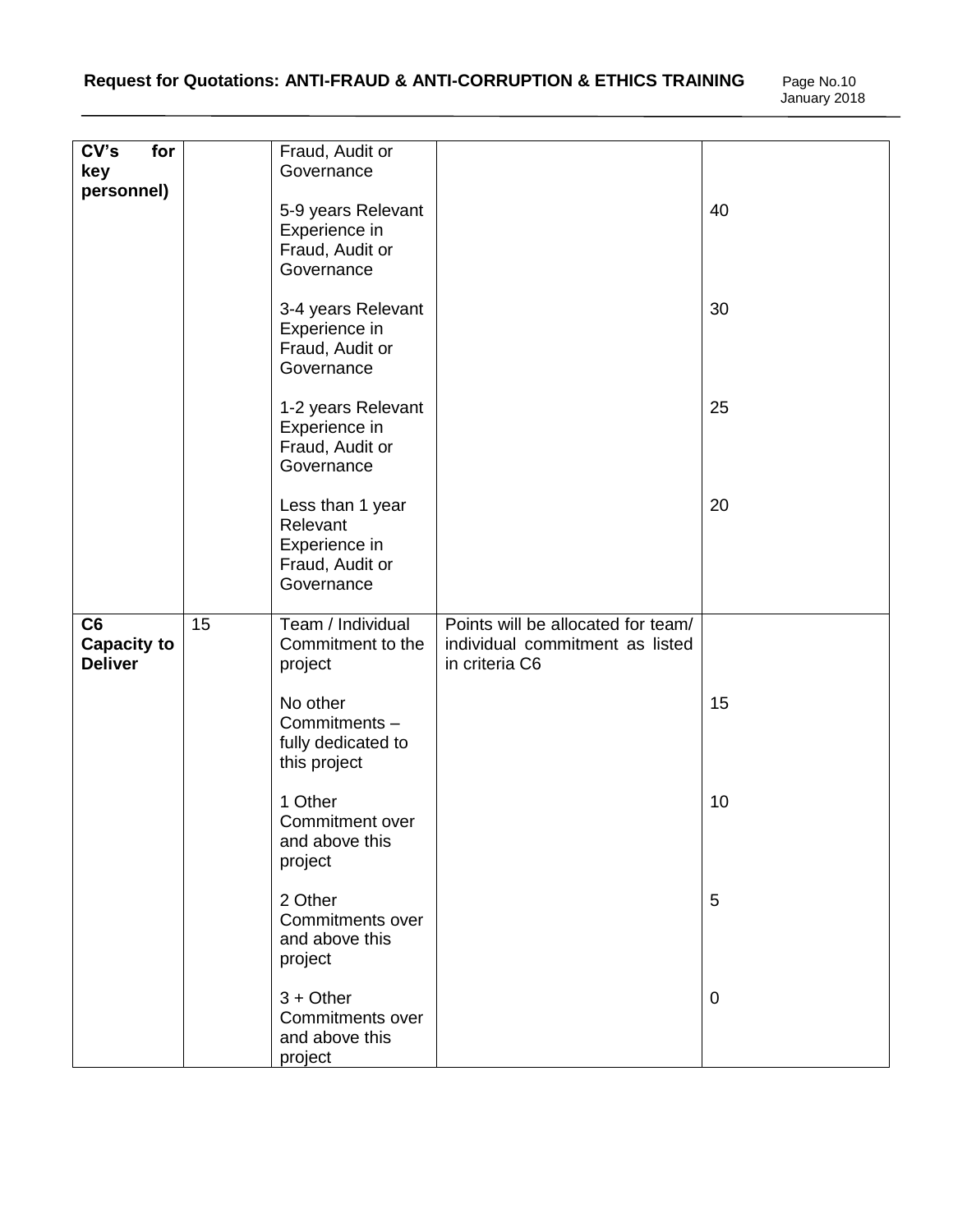#### **7.2 BBBEE Status**

Having completed a technical evaluation, points will be awarded for empowerment (BBBEE), in accordance with the Preferential Procurement Regulations 2017 published in Government Gazette No. 40553 dated 20 January 2017. The following table is applicable in this regard:

| <b>B-BBEE Status Level</b>   | Number of Points          |  |
|------------------------------|---------------------------|--|
| Of Contributor               | Tenders up to R50 million |  |
|                              | 20                        |  |
| 2                            | 18                        |  |
| 3                            | 14                        |  |
|                              | 12                        |  |
| 5                            | Я                         |  |
| 6                            | ĥ                         |  |
|                              |                           |  |
|                              | 2                         |  |
| Non-Compliant<br>contributor |                           |  |

Notes:

- 7.2.1 "B-BBEE status level of contributor" means the B-BBEE status received by a measured entity based on its overall performance using the relevant scorecard contained in the Codes of Good Practice on Black Economic Empowerment, issued in terms of section 9(1) of the Broad-Based Black Economic Empowerment Act ( Act No.53 of 2003).
- 7.2.2 Tenderers must submit their original and valid B-BBEE status level verification certificate or a certified copy thereof, substantiating their B-BBEE rating. Certificates issued by either verification agencies accredited by the South African Accreditation System (SANAS) or by registered auditors approved by the Independent Regulatory Board for Auditors (IRBA) are acceptable.
- 7.2.3 An EME must submit a sworn affidavit confirming the following:
	- Annual Turnover Revenue of R10 million or less; and
	- Level of Black ownership
	- Any misrepresentation in terms of bullet point above constitutes a criminal offence
	- as set out in the B-BBEE Act as amended.
- 7.2.4 The submission of such certificates must comply with the requirements of instructions and guidelines issued by the National Treasury and be in accordance with notices published by the Department of Trade and Industry in the Government Gazette.
- 7.2.5 A trust, consortium or joint venture will qualify for points for their B-BBEE status level as a legal entity, provided that the entity submits their B-BBEE status level certificate.
- 7.2.6 A trust, consortium or joint venture will qualify for points for their B-BBEE status level as an unincorporated entity, provided that the entity submits their consolidated B-BBEE scorecard as if they were a group structure and that such a consolidated B-BBEE scorecard is prepared for every separate tender.
- 7.2.7 A person will not be awarded points for B-BBEE status level if it is indicated in the tender documents that such a tenderer intends sub-contracting more than 25% of the value of the contract to any other enterprise that does not qualify for at least the points that such a tenderer qualifies for.
- 7.2.8 A person awarded a contract will not be permitted to sub-contract more than 25% of the value of the contract to any other enterprise that does not have an equal or higher B-BBEE status level than the person concerned.

#### **7.3 Price and Empowerment**

Having completed a technical evaluation, the procedure for the evaluation of technically qualifying tenders is Method 2 (Price and Preferences). The Preference Point System assigns a score to each tenderer based on the tender price and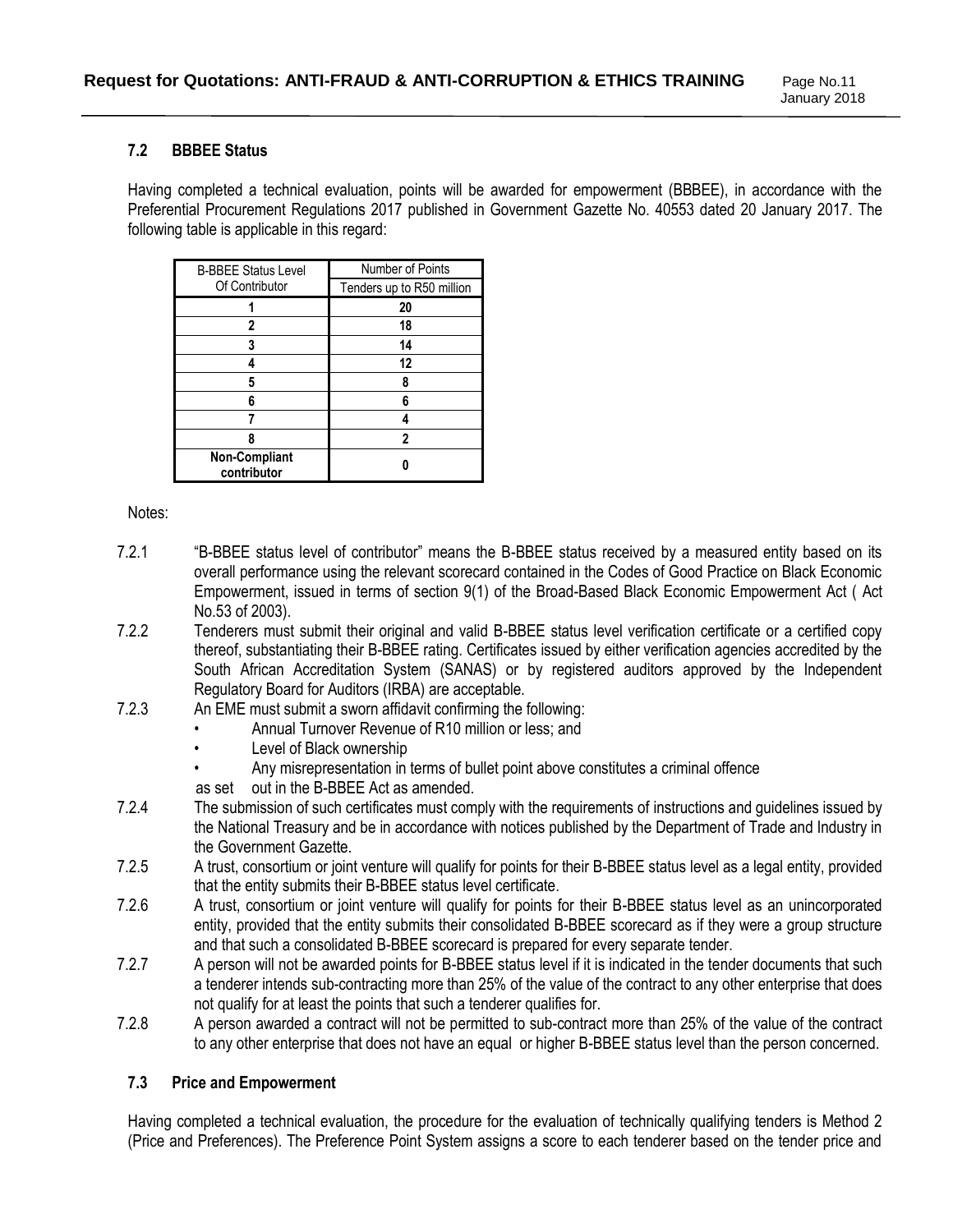January 2018

on the tenderer's BBBEE status. These scores are combined to determine an overall score for the tender. The tender with the highest score will be considered for acceptance.

The Preference Point System will be applied as follows:

- 80 points are assigned to price
- Up to 20 points are assigned to BBBEE status per the table under item 6.2

The total preference points for a tender are calculated with the formula

#### **PP = P<sup>s</sup> + Pbee Where**

**PP** is the total number of preference points scored by the tenderer **P<sup>s</sup>** is the points scored for the comparative price of the tenderer, and **Pbee** is the number of points awarded to the tenderer based on his certified B-BBEE status level

#### Formula for scoring tender price

The following formula will be used to calculate the points for price.

**Pmin**

# **P<sup>s</sup> = X [1 – (Pt – Pmin)]**

**Where** 

**P<sup>s</sup> =** Points scored for comparative price of tender under consideration

- **P<sup>t</sup> =** Comparative price of tender under consideration
- **Pmin** = Comparative price of lowest acceptable tender
- **X = Points** assigned to price

## **8. CLOSING DATE, TIME AND VENUE FOR SUBMISSIONS**

The words "**ANTI-FRAUD & ANTI-CORRUPTION & ETHICS TRAINING''** must be written / typed clearly on the envelope. The envelope must be deposited in the tender box at the Johannesburg Development Agency, Ground Floor, The Bus Factory, 3 Helen Joseph Street (formerly known as President) and Newtown only between the hours of 08H00 and 12H00.

**The RFQ closes at 12h00 on Wednesday, 07 February 2018.**

NO LATE / TELEPHONIC / FAXED / POSTAL TENDERS WILL BE ACCEPTED OR CONSIDERED.

The Johannesburg Development Agency's selection of qualifying tenders shall be in the Johannesburg Development Agency's sole discretion and shall be final. The Johannesburg Development Agency does not bind itself to accept any particular Tender and no correspondence will be entered into.

Queries can be addressed in writing to:<br>Contact Person: Bobby Johnston **Contact Person:<br>E-mail: E-mail:** bjohnston@jda.org.za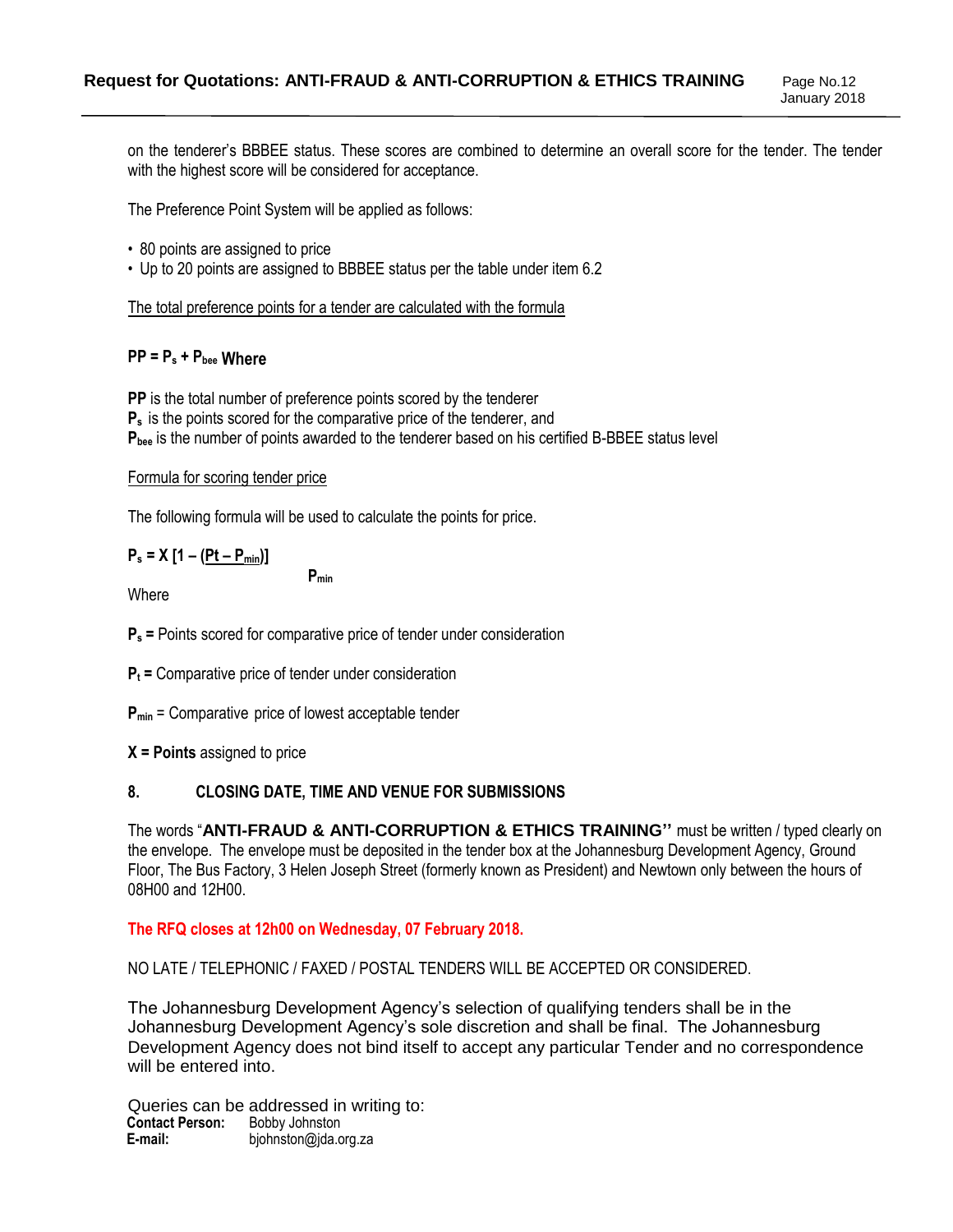# **ANNEXURE A: BUSINESS DECLARATION**

| <b>Company/enterprise Income</b><br>(Insert personal income tax number if a one person business and personal income tax numbers of all partners if a partnership) |
|-------------------------------------------------------------------------------------------------------------------------------------------------------------------|
| 1.<br>Type of firm                                                                                                                                                |
| Partnership<br>⊔                                                                                                                                                  |
| $\Box$ One person business/sole trader                                                                                                                            |
| $\Box$ Close corporation                                                                                                                                          |
| $\Box$ Public company                                                                                                                                             |
| $\Box$ Private company                                                                                                                                            |
| (Tick one box)                                                                                                                                                    |
|                                                                                                                                                                   |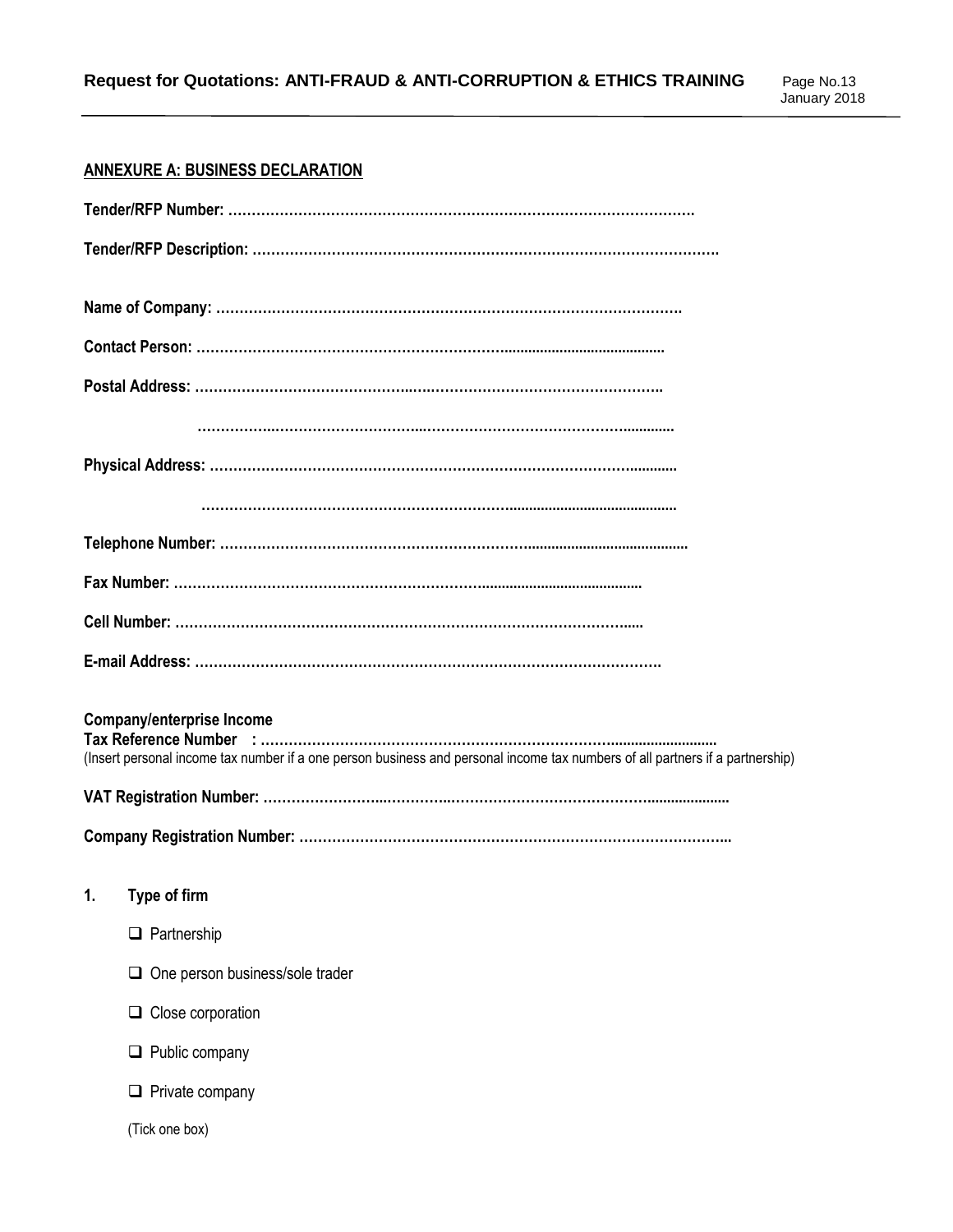| 2. | <b>Principal business activities</b>                                                                                                                                                |
|----|-------------------------------------------------------------------------------------------------------------------------------------------------------------------------------------|
|    |                                                                                                                                                                                     |
|    |                                                                                                                                                                                     |
|    |                                                                                                                                                                                     |
| 3. |                                                                                                                                                                                     |
| 4. | Detail all trade associations/professional bodies in which you have membership                                                                                                      |
|    |                                                                                                                                                                                     |
|    |                                                                                                                                                                                     |
|    |                                                                                                                                                                                     |
| 5. | Did the firm exist under a previous name?                                                                                                                                           |
|    | $\Box$ Yes<br>$\Box$ No                                                                                                                                                             |
|    | (Tick one box)                                                                                                                                                                      |
|    |                                                                                                                                                                                     |
| 6. | How many permanent staff members are employed by the firm:                                                                                                                          |
|    | <b>Full Time</b>                                                                                                                                                                    |
|    | <b>Part Time</b>                                                                                                                                                                    |
| 7. | In the case of a firm which renders services for different disciplines, how many permanent staff members are<br>employed by the firm in the discipline for which you are tendering: |
|    | <b>Full Time</b>                                                                                                                                                                    |
|    | <b>Part Time</b>                                                                                                                                                                    |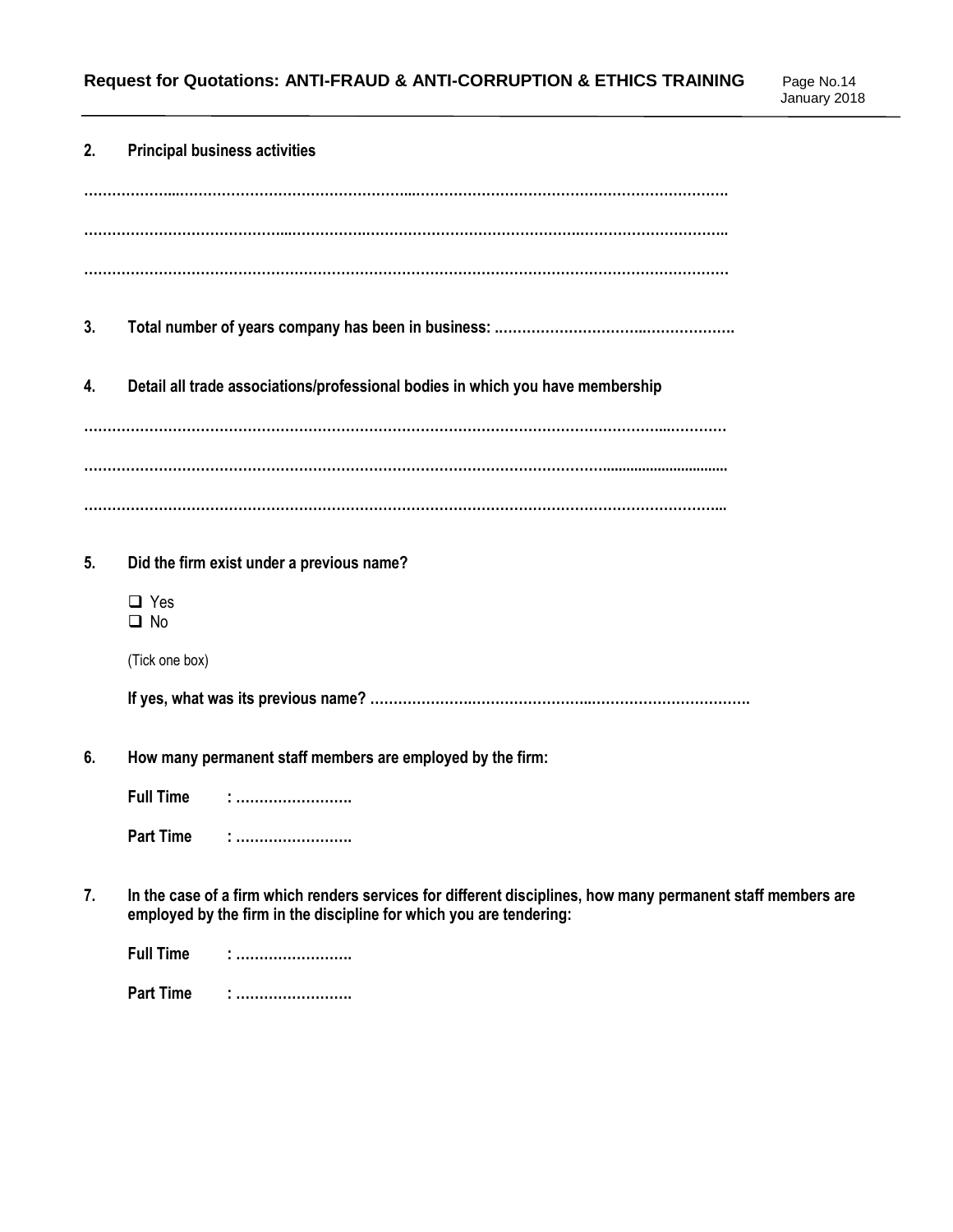**8. What is the enterprise's annual turnover for the last two years and what is the estimated turnover of current commitments.** 

| R | Year |
|---|------|
| R | Year |
| R | Year |

**9. List all contracts which your company is engaged in and have not yet completed:**

| <b>CONTRACT</b><br><b>DESCRIPTION</b> | <b>LOCATION</b> | <b>COMPANY/</b><br><b>EMPLOYER</b> | <b>PROJECT</b><br><b>VALUE</b> | <b>ESTIMATED</b><br><b>FEES</b> | <b>EXPECTED</b><br><b>COMPLETION</b><br>(MONTH &<br>YEAR) |
|---------------------------------------|-----------------|------------------------------------|--------------------------------|---------------------------------|-----------------------------------------------------------|
|                                       |                 |                                    |                                |                                 |                                                           |
|                                       |                 |                                    |                                |                                 |                                                           |
|                                       |                 |                                    |                                |                                 |                                                           |
|                                       |                 |                                    |                                |                                 |                                                           |
|                                       |                 |                                    |                                |                                 |                                                           |
|                                       |                 |                                    |                                |                                 |                                                           |
|                                       |                 |                                    |                                |                                 |                                                           |
|                                       |                 |                                    |                                |                                 |                                                           |
|                                       |                 |                                    |                                |                                 |                                                           |
|                                       |                 |                                    |                                |                                 |                                                           |

#### **10. Banking details**

I/We hereby request and authorise you to pay any amounts which may accrue to me/us to the credit of my/our account with the mentioned bank.

I/We understand that the credit transfers hereby authorised will be processed by computer through a system known as the *"ACB Electronic Fund Transfer Service"* and

I/We also understand that no additional advice of payment will be provided by my/our bank, but details of each payment will be printed on my/our bank statement or any accompanying voucher.

This authority may be cancelled by me/us giving **30 days**' notice in writing.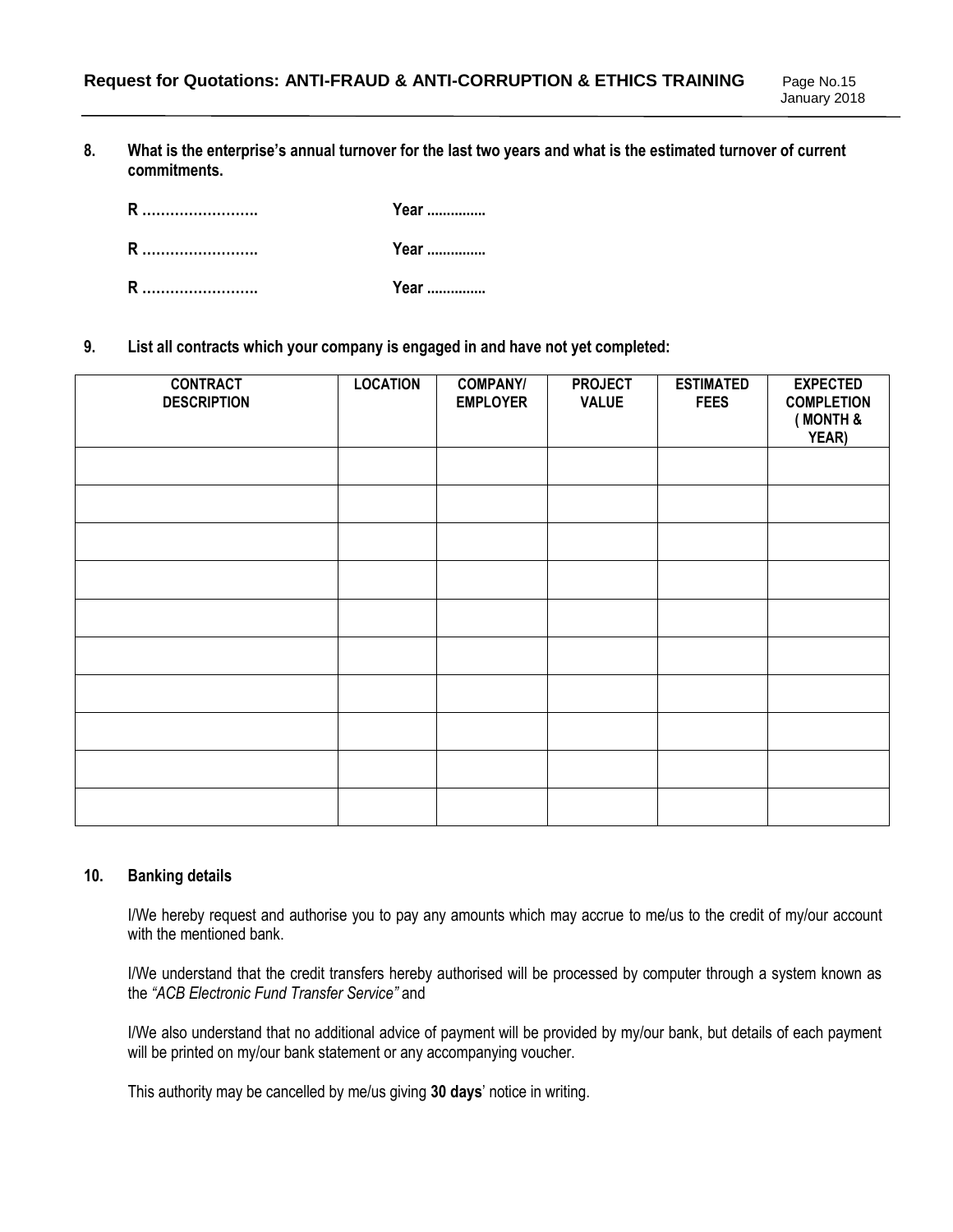| <b>BANK</b>                                 |   |
|---------------------------------------------|---|
| <b>BRANCH</b>                               | . |
| <b>BRANCH CODE</b><br><b>ACCOUNT NUMBER</b> |   |
| <b>ACCOUNT HOLDER</b>                       |   |
| <b>TYPE OF ACCOUNT</b>                      |   |
| <b>CONTACT PERSON</b>                       |   |
| <b>CONTACT NUMBER</b>                       |   |

**PLEASE INCLUDE ORIGINAL SIGNED AND STAMPED LETTER FROM THE BANK CONFIRMING THE COMPANY'S BANKING DETAILS, PHOTOSTAT COPIES AND LETTERS BEARING ELECTRONIC SIGNATURES WILL NOT BE ACCEPTABLE.**

**The undersigned, who warrants that he/she is duly authorised to do so on behalf of the company, affirms that the information furnished in response to this request for proposal is true and correct:**

| <b>SIGNATURE</b> |                                                                                                                     |
|------------------|---------------------------------------------------------------------------------------------------------------------|
|                  |                                                                                                                     |
| <b>CAPACITY</b>  | .<br>Tanàna ao amin'ny faritr'i Nouvelle-Aquitaine, ao amin'ny faritr'i Nouvelle-Aquitaine, ao amin'ny faritr'i Aqu |
|                  |                                                                                                                     |
| <b>DATE</b>      |                                                                                                                     |

**COMPANY STAMP**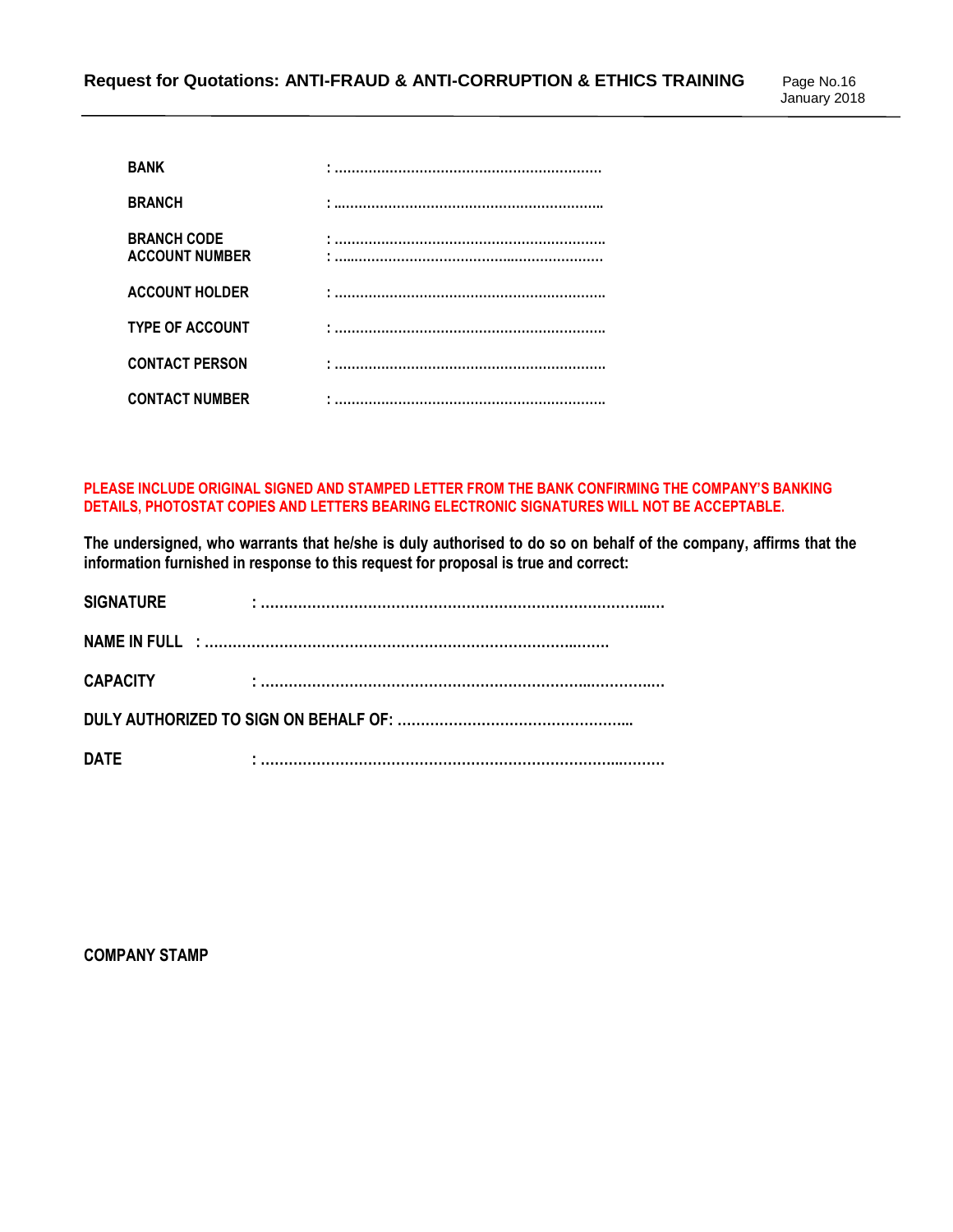January 2018

#### **ANNEXURE B: DECLARATION OF INTEREST**

- 1. No bid will be accepted from persons in the service of the state\*.
- 2. Any person, having a kinship with persons in the service of the state, including a blood relationship, may make an offer or offers in terms of this invitation to bid. In view of possible allegations of favouritism, should the resulting bid, or part thereof, be awarded to persons connected with or related to persons in service of the state, it is required that the bidder or their authorised representative declare their position in relation to the evaluating/adjudicating authority.

| 3.  | In order to give effect to the above, the following questionnaire must be completed and submitted with the bid.                                                         |          |
|-----|-------------------------------------------------------------------------------------------------------------------------------------------------------------------------|----------|
| 3.1 |                                                                                                                                                                         |          |
| 3.2 |                                                                                                                                                                         |          |
| 3.3 |                                                                                                                                                                         |          |
| 3.4 |                                                                                                                                                                         |          |
| 3.5 |                                                                                                                                                                         |          |
| 3.6 |                                                                                                                                                                         |          |
| 3.7 | The names of all directors / trustees / shareholders / members, their individual identity numbers and state<br>employee numbers must be indicated in paragraph 4 below. |          |
| 3.8 | Are you presently in the service of the state*                                                                                                                          | YES / NO |
|     | If yes, furnish particulars                                                                                                                                             |          |
|     |                                                                                                                                                                         |          |
|     |                                                                                                                                                                         |          |
| 3.9 | Have you been in the service of the state for the past twelve months?                                                                                                   | YES / NO |
|     | If yes, furnish particulars                                                                                                                                             |          |
|     |                                                                                                                                                                         |          |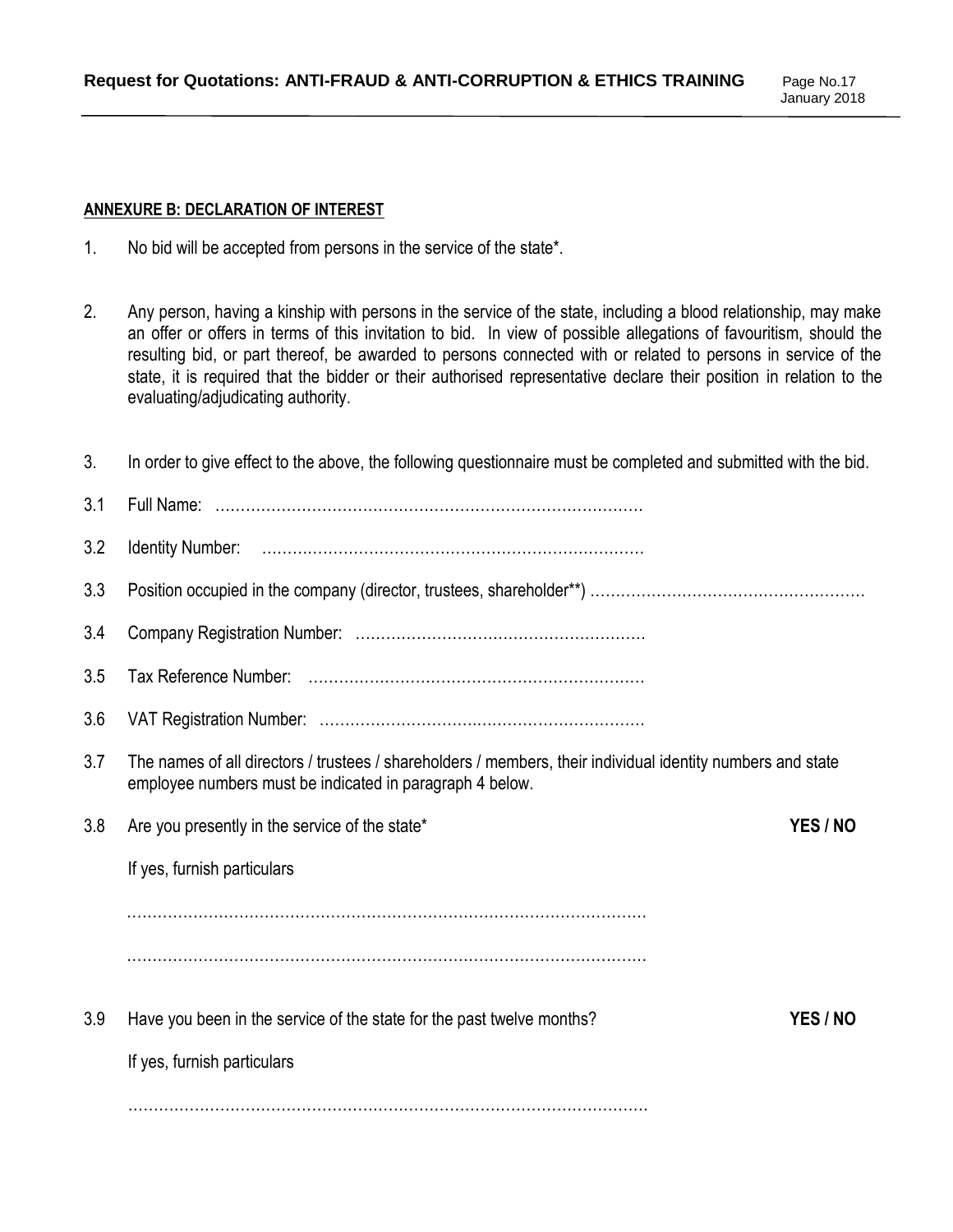…………………………………………………………………………………………

3.10 Do you, have any relationship (family, friend, other) with persons in the service of the state and who may be involved with the evaluation and or adjudication of this bid? **YES / NO**

If yes, furnish particulars

…………………………………………………………………………………………

…………………………………………………………………………………………

3.11 Are you, aware of any relationship (family, friend, other) between any other bidder and any persons in the service of the state who may be involved with the evaluation and or adjudication of this bid? **YES / NO**

If yes, furnish particulars

…………………………………………………………………………………………

…………………………………………………………………………………………

3.12 Are any of the company's directors, trustees, managers, principle shareholders or stakeholders in service of the state? **YES / NO**

If yes, furnish particulars

…………………………………………………………………………………………

…………………………………………………………………………………………

3.13 Are any spouse, child or parent of the company's directors, trustees, managers, principle shareholders or stakeholders in service of the state? **YES / NO**

If yes, furnish particulars

…………………………………………………………………………………………

…………………………………………………………………………………………

3.14 Do you or any of the directors, trustees, managers, principle shareholders or stakeholders of this company have any interest in any other related companies or businesses whether or not they are bidding for this contract?

If yes, furnish particulars

**YES / NO**

…………………………………………………………………………………………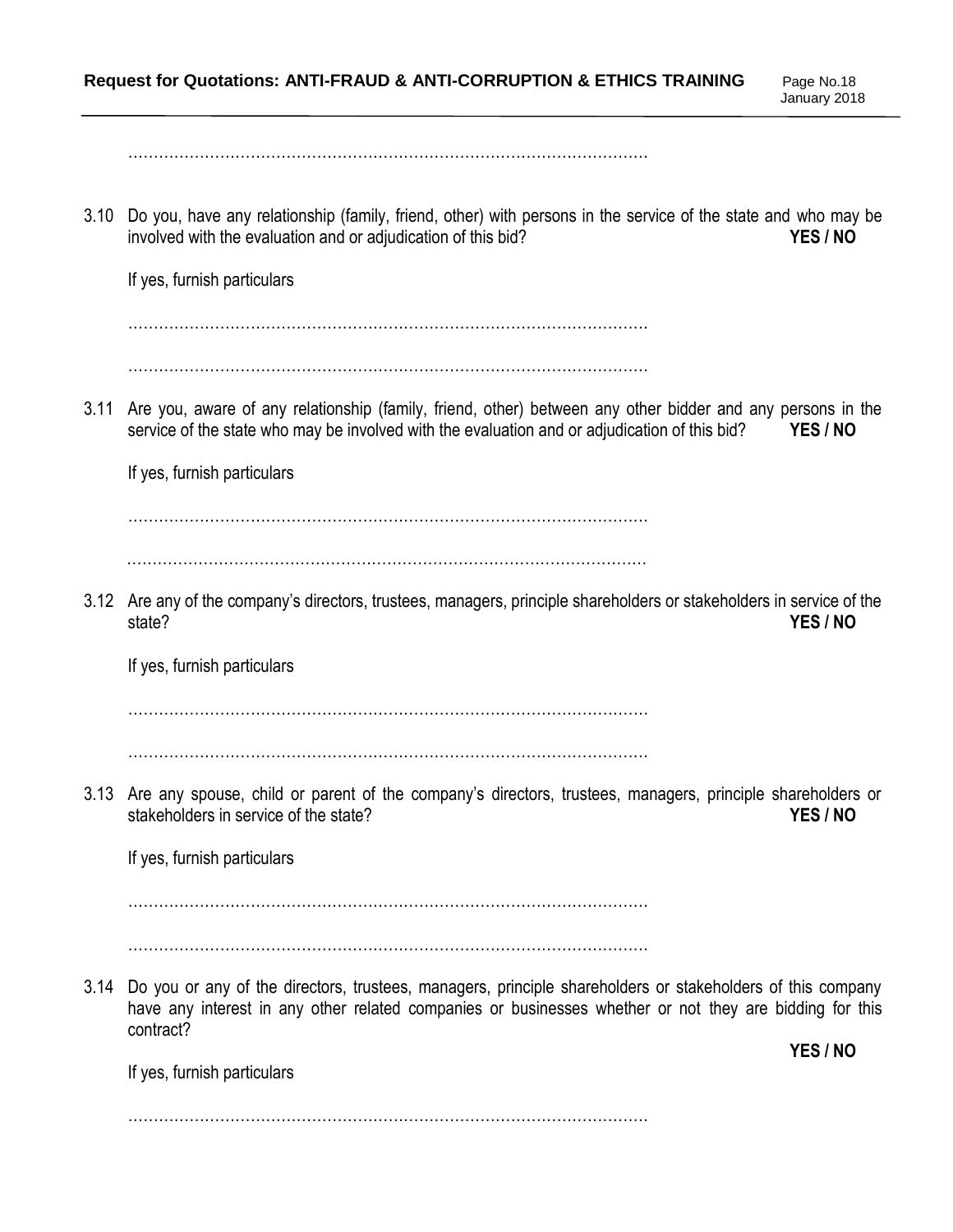…………………………………………………………………………………………

4. Full details of directors / trustees / members / shareholders.

| <b>FULL NAME</b> | <b>IDENTITY NUMBER</b> | <b>STATE EMPLOYEE NUMBER</b> |
|------------------|------------------------|------------------------------|
|                  |                        |                              |
|                  |                        |                              |
|                  |                        |                              |
|                  |                        |                              |
|                  |                        |                              |
|                  |                        |                              |
|                  |                        |                              |
|                  |                        |                              |
|                  |                        |                              |

## **CERTIFICATION**

**I, THE UNDERSIGNED (FULL NAME**)

…………………………………………………………………...……………………

**CERTIFY THAT THE INFORMATION FURNISHED ON THIS DECLARATION FORM IS TRUE AND CORRECT.** 

# **I ACCEPT THAT, IN ADDITION TO CANCELLATION OF A CONTRACT, ACTION MAY BE TAKEN AGAINST ME SHOULD THIS DECLARATION PROVE TO BE FALSE.**

| Signature                                                                                                                                                                                                                                                                                                                                                                  | Position                                                                                                                              |
|----------------------------------------------------------------------------------------------------------------------------------------------------------------------------------------------------------------------------------------------------------------------------------------------------------------------------------------------------------------------------|---------------------------------------------------------------------------------------------------------------------------------------|
| Name of Bidder                                                                                                                                                                                                                                                                                                                                                             | Date                                                                                                                                  |
| $\ast$<br>MSCM Regulations: "in the service of the state" means to be -<br>(a) a member of $-$<br>(i) any municipal council;<br>(ii) any provincial legislature; or<br>(iii) the national Assembly or the national Council of provinces;<br>(b) a member of the board of directors of any municipal entity;<br>an official of any municipality or municipal entity;<br>(C) | (d) an employee of any national or provincial department, national or provincial public entity or constitutional institution within t |

- (d) an employee of any national or provincial department, national or provincial public entity or constitutional institution within the meaning of the Public Finance Management Act, 1999 (Act No.1 of 1999);
- (e) a member of the accounting authority of any national or provincial public entity; or
- (f) an employee of Parliament or a provincial legislature.
- "Stakeholder' means a person who owns shares in the company and is actively involved in the management of the company or business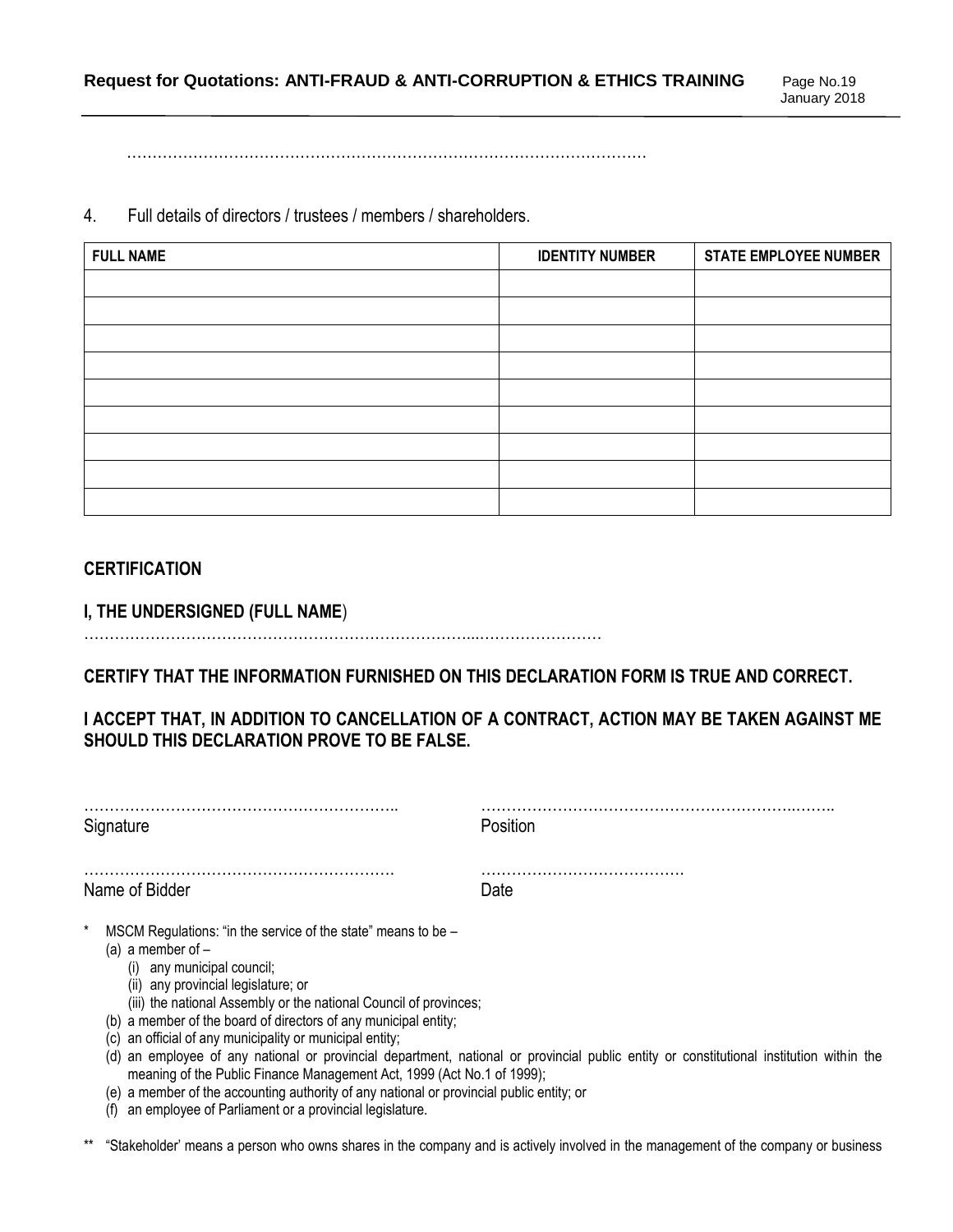and exercises control over the company.

#### **ANNEXURE C: DECLARATION OF BIDDER'S PAST SUPPLY CHAIN MANAGEMENT PRACTICES**

- 1 This Municipal Bidding Document must form part of all bids invited.
- 2 It serves as a declaration to be used by municipalities and municipal entities in ensuring that when goods and services are being procured, all reasonable steps are taken to combat the abuse of the supply chain management system.
- 3 The bid of any bidder may be rejected if that bidder, or any of its directors have:
	- a. abused the municipality's / municipal entity's supply chain management system or committed any improper conduct in relation to such system;
	- b. been convicted for fraud or corruption during the past five years;
	- c. willfully neglected, reneged on or failed to comply with any government, municipal or other public sector contract during the past five years; or
	- d. been listed in the Register for Tender Defaulters in terms of section 29 of the Prevention and Combating of Corrupt Activities Act (No 12 of 2004).
- 4 In order to give effect to the above, the following questionnaire must be completed and submitted with the bid.

| Item  | Question                                                                                                                                                                                                                                                                                                                                                                                                                                    | Yes | No  |
|-------|---------------------------------------------------------------------------------------------------------------------------------------------------------------------------------------------------------------------------------------------------------------------------------------------------------------------------------------------------------------------------------------------------------------------------------------------|-----|-----|
| 4.1   | Is the bidder or any of its directors listed on the National Treasury's database as a company or<br>person prohibited from doing business with the public sector?<br>(Companies or persons who are listed on this database were informed in writing of this<br>restriction by the National Treasury after the audi alteram partem rule was applied).                                                                                        | Yes | No. |
| 4.1.1 | If so, furnish particulars:                                                                                                                                                                                                                                                                                                                                                                                                                 |     |     |
| 4.2   | Is the bidder or any of its directors listed on the Register for Tender Defaulters in terms of<br>section 29 of the Prevention and Combating of Corrupt Activities Act (No 12 of 2004)?<br>(To access this Register enter the National Treasury's website, www.treasury.gov.za,<br>click on the icon "Register for Tender Defaulters" or submit your written request for a<br>hard copy of the Register to facsimile number (012) 3265445). | Yes | No. |
| 4.2.1 | If so, furnish particulars:                                                                                                                                                                                                                                                                                                                                                                                                                 |     |     |
| Item  | Question                                                                                                                                                                                                                                                                                                                                                                                                                                    | Yes | No  |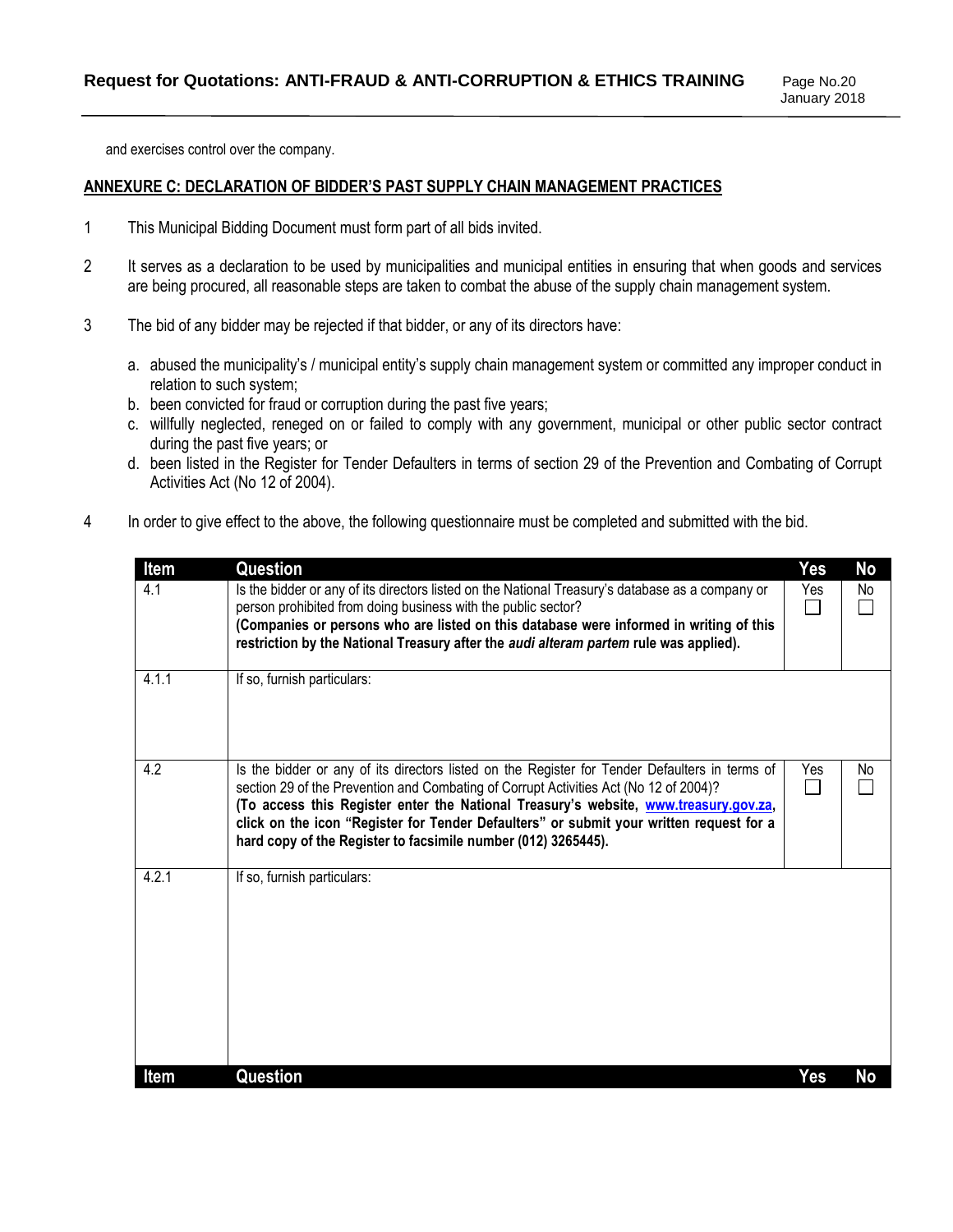January 2018

| 4.3   | Was the bidder or any of its directors convicted by a court of law (including a court of law<br>outside the Republic of South Africa) for fraud or corruption during the past five years? | Yes | No |
|-------|-------------------------------------------------------------------------------------------------------------------------------------------------------------------------------------------|-----|----|
| 4.3.1 | If so, furnish particulars:                                                                                                                                                               |     |    |

| 4.4   | Does the bidder or any of its directors owe any municipal rates and taxes or municipal charges<br>to the municipality / municipal entity, or to any other municipality / municipal entity, that is in<br>arrears for more than three months? | Yes | No |
|-------|----------------------------------------------------------------------------------------------------------------------------------------------------------------------------------------------------------------------------------------------|-----|----|
| 4.4.1 | If so, furnish particulars:                                                                                                                                                                                                                  |     |    |
| 4.5   | Was any contract between the bidder and the municipality / municipal entity or any other organ<br>of state terminated during the past five years on account of failure to perform on or comply with<br>the contract?                         | Yes | No |
| 4.7.1 | If so, furnish particulars:                                                                                                                                                                                                                  |     |    |

# **CERTIFICATION**

# **I, THE UNDERSIGNED (FULL NAME**)

…………………………………………………………………...……………………

**CERTIFY THAT THE INFORMATION FURNISHED ON THIS DECLARATION FORM IS TRUE AND CORRECT.** 

**I ACCEPT THAT, IN ADDITION TO CANCELLATION OF A CONTRACT, ACTION MAY BE TAKEN AGAINST ME SHOULD THIS DECLARATION PROVE TO BE FALSE.** 

| Name of Bidder |  |
|----------------|--|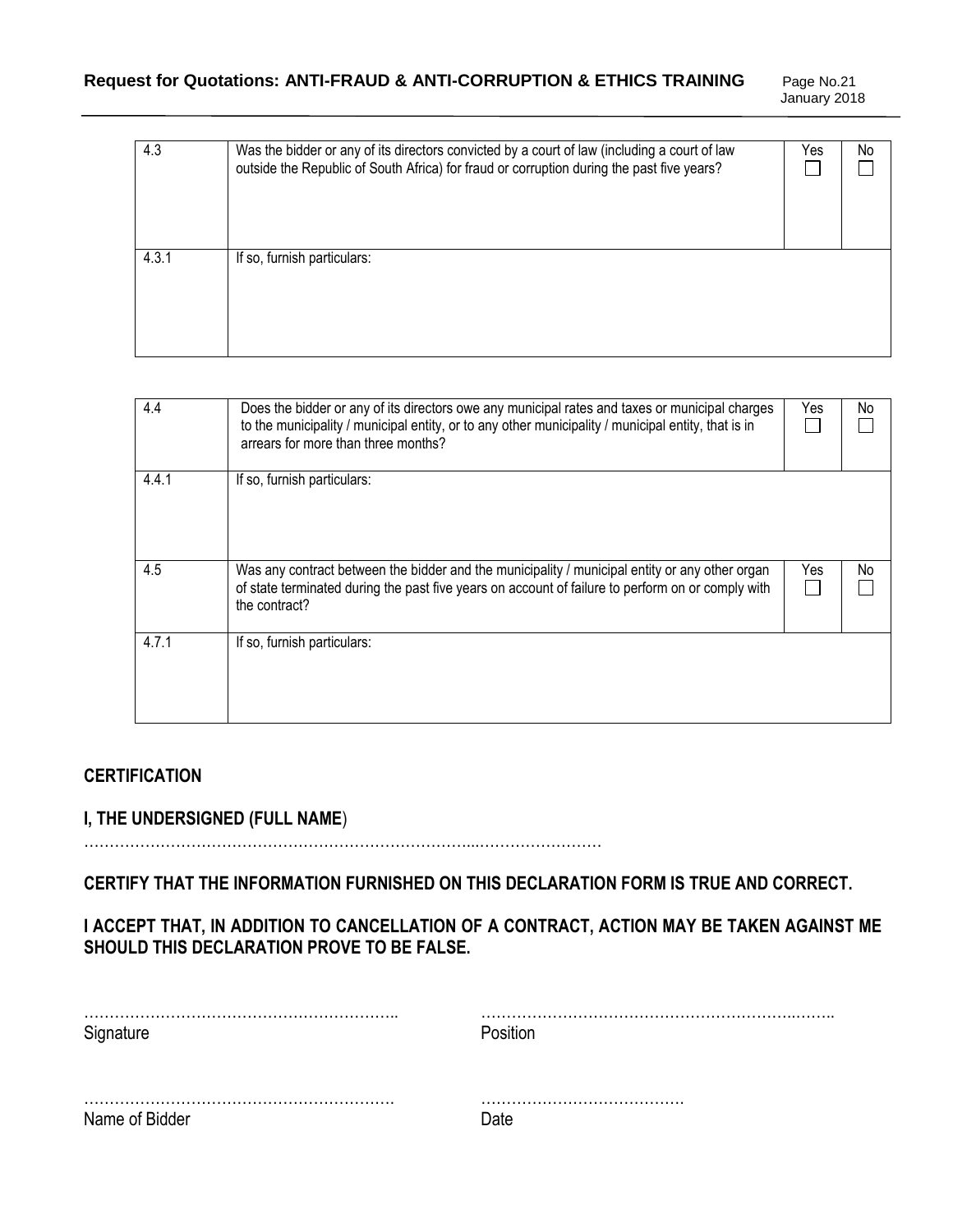# Page No.22<br>January 2018

# **ANNEXURE D: PARTICULARS OF CONTRACTS AWARDED BY AN ORGAN OF STATE\*\*\* DURING THE LAST 5 YEARS**

(In the event of insufficient space, kindly attach documentation)

| <b>EMPLOYER</b> | <b>CONSULTING ENGINEER</b> | <b>NATURE OF WORK</b> | <b>VALUE OF</b><br><b>WORK</b> | YEAR COMPLETED |
|-----------------|----------------------------|-----------------------|--------------------------------|----------------|
|                 |                            |                       |                                |                |
|                 |                            |                       |                                |                |
|                 |                            |                       |                                |                |
|                 |                            |                       |                                |                |
|                 |                            |                       |                                |                |
|                 |                            |                       |                                |                |
|                 |                            |                       |                                |                |
|                 |                            |                       |                                |                |
|                 |                            |                       |                                |                |
|                 |                            |                       |                                |                |
|                 |                            |                       |                                |                |
|                 |                            |                       |                                |                |
|                 |                            |                       |                                |                |
|                 |                            |                       |                                |                |
|                 |                            |                       |                                |                |
|                 |                            |                       |                                |                |
|                 |                            |                       |                                |                |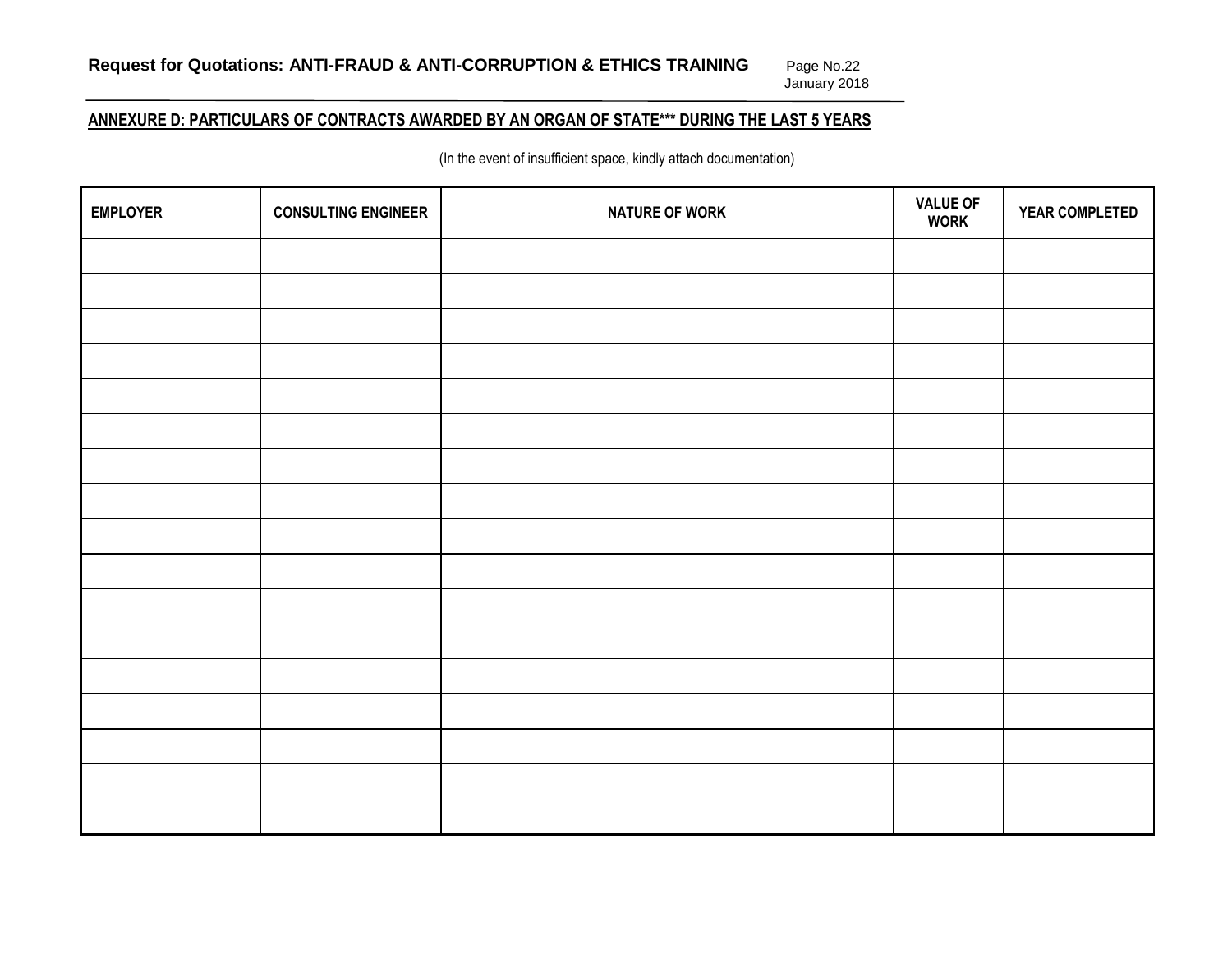January 2018

#### ANNEXURE D: PARTICULARS OF CONTRACTS AWARDED BY AN ORGAN OF STATE\*\*\* DURING THE LAST 5 YEARS cont.

| <b>EMPLOYER</b> | <b>CONSULTING ENGINEER</b> | <b>NATURE OF WORK</b> | <b>VALUE OF</b><br><b>WORK</b> | <b>YEAR COMPLETED</b> |
|-----------------|----------------------------|-----------------------|--------------------------------|-----------------------|
|                 |                            |                       |                                |                       |
|                 |                            |                       |                                |                       |
|                 |                            |                       |                                |                       |
|                 |                            |                       |                                |                       |
|                 |                            |                       |                                |                       |
|                 |                            |                       |                                |                       |
|                 |                            |                       |                                |                       |

#### **\*\*\* Organ of State means-**

- a) a national or provincial department:
- $\bullet$  b) a municipality;
- c) a constitutional institution defined in the Public Finance Management Act, 1999 (Act No. 1 of 1999);
- d) Parliament;
- e) a provincial legislature;
- ◆ f) any other institution or category of institutions included in the definition of "organ of state" in section 239 of the Constitution and recognised by the [Minister](javascript:void(0);) by notice in the *Government Gazette* as an institution or category of institutions to which [this Act](javascript:void(0);) applies

|                                                              | .        |
|--------------------------------------------------------------|----------|
| Signature                                                    | Position |
| (of person authorised to sign on behalf of the organisation) |          |

……………………………………………………. ………………………………….

Name of Bidder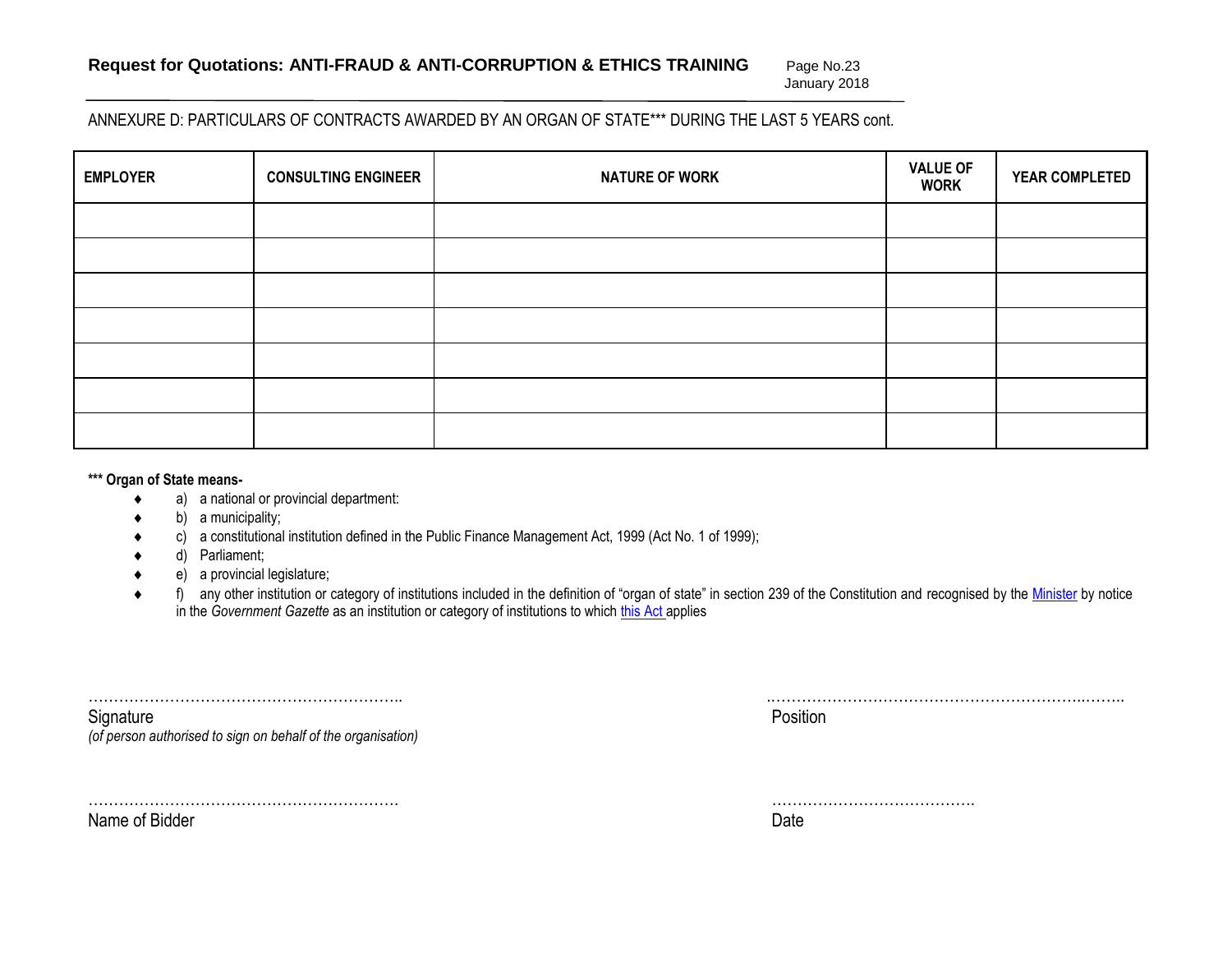



**City of Johannesburg** Johannesburg Development Agency

The Bus Factory Newtown Johannesburg, 2000

2107

No 3 Helen Joseph Street PO Box 61877 Tel +27(0) 11 688 7851 (O) Marshalltown Fax +27(0) 11 688 7899/63 E-mail: info@jda.org.za

> **www.jda.org.za www.joburg.org.za**

#### **ANNEXURE E: CERTIFICATE OF INDEPENDENT BID DETERMINATION**

I, the undersigned, in submitting the accompanying bid:

 *Anti-Fraud & Anti-Corruption & Ethics Management Training*

in response to the invitation for the bid made by:

*Johannesburg Development Agency*

do hereby make the following statements that I certify to be true and complete in every respect:

I certify, on behalf of:

(Name of Bidder)

1. I have read and I understand the contents of this Certificate;

- 2. I understand that the accompanying bid will be disqualified if this Certificate is found not to be true and complete in every respect;
- 3. I am authorized by the bidder to sign this Certificate, and to submit the accompanying bid, on behalf of the bidder;
- 4. Each person whose signature appears on the accompanying bid has been authorized by the bidder to determine the terms of, and to sign, the bid, on behalf of the bidder;
- 5. For the purposes of this Certificate and the accompanying bid, I understand that the word "competitor" shall include any individual or organization, other than the bidder, whether or not affiliated with the bidder, who:
	- (a) has been requested to submit a bid in response to this bid invitation;
	- (b) could potentially submit a bid in response to this bid invitation, based on their qualifications, abilities or experience; and
	- (c) provides the same goods and services as the bidder and/or is in the same line of business as the bidder
- 6. The bidder has arrived at the accompanying bid independently from, and without consultation, communication, agreement or arrangement with any competitor. However communication between partners in a joint venture or consortium will not be construed as collusive bidding.
- 7. In particular, without limiting the generality of paragraph 6 above, there has been no consultation, communication, agreement or arrangement with any competitor regarding:
	- (a) prices;
	- (b) geographical area where product or service will be rendered (market allocation);
	- (c) methods, factors or formulas used to calculate prices;
	- (d) the intention or decision to submit or not to submit a bid;
	- (e) the submission of a bid which does not meet the specifications and conditions of the bid; or
	- (f) bidding with the intention not to win the bid.

Building a better city **Directors** 

C Coovadia (Chairperson) C Botes (Acting CEO) P Masilo L Shole K Govender M Qobo P Zagaretos P Mashele A Steyn N Ngwenya R Shirinda (Company Secretary) Registration Number: 2001/005101/07

\_\_\_\_\_\_\_\_\_\_\_\_\_\_\_\_\_\_\_\_\_\_\_\_\_\_\_\_\_\_\_\_\_\_\_\_\_\_\_\_\_\_\_\_\_\_\_\_\_\_\_\_\_\_\_\_\_\_\_\_\_\_\_\_\_\_\_\_\_\_\_\_\_\_\_\_\_that: